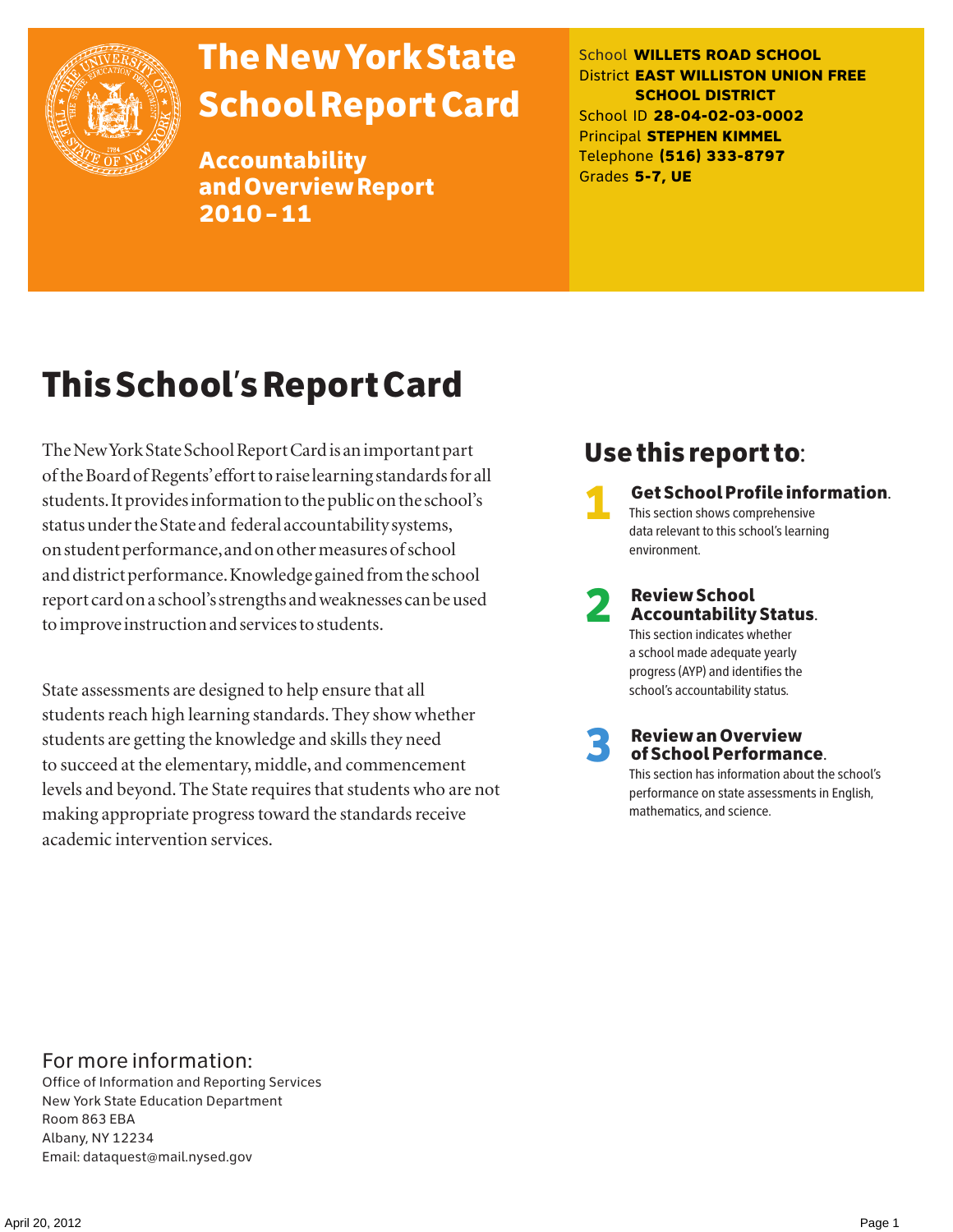School **WILLETS ROAD SCHOOL** District **EAST WILLISTON UNION FREE SCHOOL** School ID **28-04-02-03-0002 DISTRICT**

# School Profile

This section shows comprehensive data relevant to this school's learning environment, including information about enrollment, average class size, and teacher qualifications.

### Enrollment

|                            | $2008 - 09$ | 2009-10 | $2010 - 11$ |
|----------------------------|-------------|---------|-------------|
| Pre-K                      | 0           | 0       | 0           |
| Kindergarten               | 0           | 0       | 0           |
| Grade 1                    | 0           | 0       | 0           |
| Grade 2                    | 0           | 0       | 0           |
| Grade 3                    | 0           | 0       | 0           |
| Grade 4                    | 0           | 0       | 0           |
| Grade 5                    | 144         | 134     | 136         |
| Grade 6                    | 156         | 147     | 130         |
| <b>Ungraded Elementary</b> | 0           | 4       | 3           |
| Grade 7                    | 173         | 158     | 146         |
| Grade 8                    | 0           | 0       | 0           |
| Grade 9                    | 0           | 0       | 0           |
| Grade 10                   | 0           | 0       | 0           |
| Grade 11                   | 0           | 0       | 0           |
| Grade 12                   | 0           | 0       | 0           |
| <b>Ungraded Secondary</b>  | 0           | 0       | 0           |
| Total K-12                 | 473         | 443     | 415         |

### Enrollment Information

*Enrollment* counts are as of Basic Educational Data System (BEDS) day, which is typically the first Wednesday of October of the school year. Students who attend BOCES programs on a part-time basis are included in a school's enrollment. Students who attend BOCES on a full-time basis or who are placed full time by the district in an out-of-district placement are not included in a school's enrollment. Students classified by schools as "pre-first" are included in first grade counts.

### Average Class Size

|                       | $2008 - 09$ | $2009 - 10$ | $2010 - 11$ |
|-----------------------|-------------|-------------|-------------|
| <b>Common Branch</b>  | 23          | 23          |             |
| Grade 8               |             |             |             |
| English               |             |             |             |
| <b>Mathematics</b>    |             |             |             |
| Science               |             |             |             |
| <b>Social Studies</b> | 23          | 23          |             |
| Grade 10              |             |             |             |
| English               |             |             |             |
| <b>Mathematics</b>    |             |             |             |
| Science               |             |             |             |
| <b>Social Studies</b> |             |             |             |

### Average Class Size Information

*Average Class Size* is the total registration in specified classes divided by the number of those classes with registration. *Common Branch* refers to self-contained classes in Grades 1–6.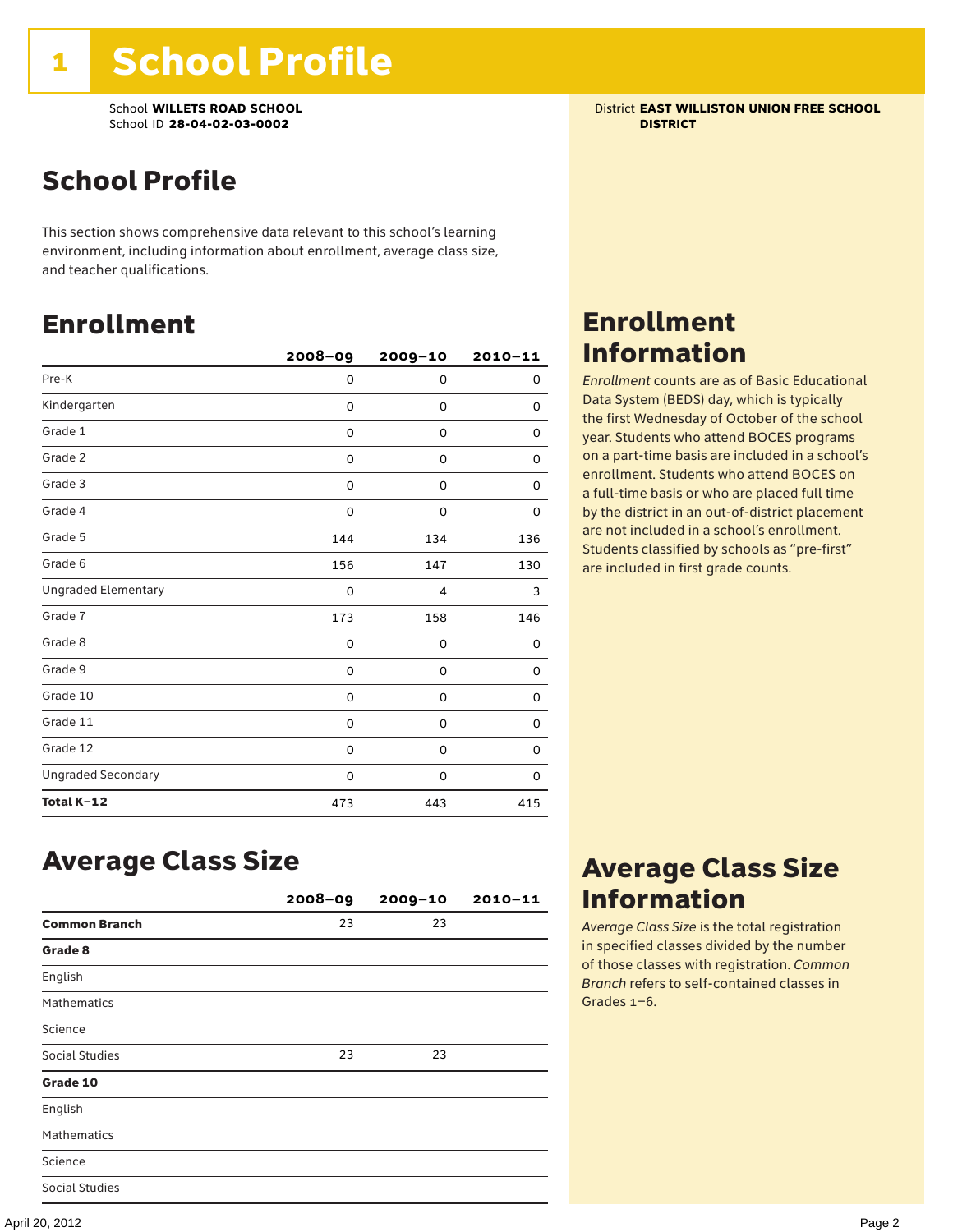## Demographic Factors

|                                                    |                | 2008-09 |     | $2009 - 10$ |     | 2010-11 |
|----------------------------------------------------|----------------|---------|-----|-------------|-----|---------|
|                                                    | #              | %       | #   | %           | #   | %       |
| Eligible for Free Lunch                            | 7              | 1%      | 8   | 2%          | 4   | 1%      |
| Reduced-Price Lunch                                | 0              | 0%      | 0   | 0%          | 0   | 0%      |
| Student Stability*                                 |                | 100%    |     | 99%         |     | 98%     |
| Limited English Proficient                         | 7              | 1%      | 3   | 1%          | 4   | 1%      |
| <b>Racial/Ethnic Origin</b>                        |                |         |     |             |     |         |
| American Indian or Alaska Native                   | 0              | 0%      | 1   | 0%          | 0   | 0%      |
| <b>Black or African American</b>                   | $\overline{2}$ | 0%      | 2   | 0%          | 3   | 1%      |
| Hispanic or Latino                                 | 4              | 1%      | 6   | 1%          | 9   | 2%      |
| Asian or Native<br>Hawaiian/Other Pacific Islander | 60             | 13%     | 28  | 6%          | 45  | 11%     |
| White                                              | 402            | 85%     | 406 | 92%         | 358 | 86%     |
| Multiracial                                        | 5              | 1%      | 0   | 0%          | 0   | 0%      |

 \* Available only at the school level.

### Attendance and Suspensions

|                            |   | $2007 - 08$   |    | $2008 - 09$   |   | $2009 - 10$ |  |
|----------------------------|---|---------------|----|---------------|---|-------------|--|
|                            | # | $\frac{0}{0}$ | #  | $\frac{0}{6}$ | # | %           |  |
| Annual Attendance Rate     |   | 96%           |    | 92%           |   | 92%         |  |
| <b>Student Suspensions</b> | a | 2%            | 'n | 1%            |   | 1%          |  |

School **WILLETS ROAD SCHOOL** District **EAST WILLISTON UNION FREE SCHOOL**

### Demographic Factors Information

*Eligible for Free Lunch* and *Reduced*-*Price Lunch* percentages are determined by dividing the number of approved lunch applicants by the Basic Educational Data System (BEDS) enrollment in full-day Kindergarten through Grade 12. *Eligible for Free Lunch* and *Limited English Proficient* counts are used to determine *Similar Schools* groupings within a *Need*/*Resource Capacity* category. *Student Stability* is the percentage of students in the highest grade in a school who were also enrolled in that school at any time during the previous school year. (For example, if School A, which serves Grades 6–8, has 100 students enrolled in Grade 8 this year, and 92 of those 100 students were also enrolled in School A last year, the stability rate for the school is 92 percent.)

### Attendance and Suspensions Information

*Annual Attendance Rate* is determined by dividing the school's total actual attendance by the total possible attendance for a school year. A school's actual attendance is the sum of the number of students in attendance on each day the school was open during the school year. Possible attendance is the sum of the number of enrolled students who should have been in attendance on each day the school was open during the school year. *Student Suspension* rate is determined by dividing the number of students who were suspended from school (not including in-school suspensions) for one full day or longer anytime during the school year by the Basic Educational Data System (BEDS) day enrollments for that school year. A student is counted only once, regardless of whether the student was suspended one or more times during the school year.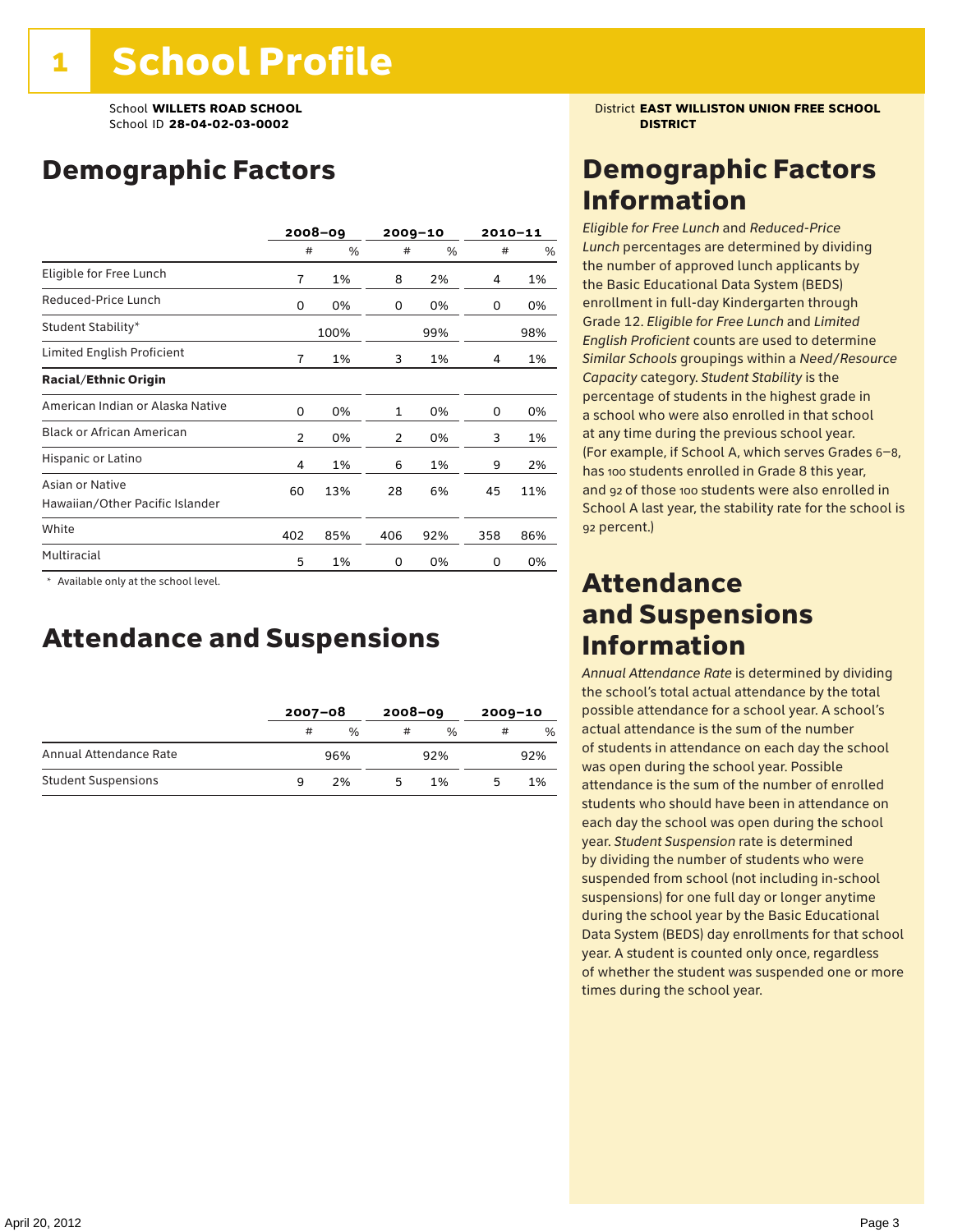### Teacher Qualifications

|                                                                                | 2008-09 | 2009-10 | 2010-11 |
|--------------------------------------------------------------------------------|---------|---------|---------|
| <b>Total Number of Teachers</b>                                                | 41      | 44      | 39      |
| Percent with No Valid<br><b>Teaching Certificate</b>                           | 0%      | 0%      | 0%      |
| Percent Teaching Out<br>of Certification                                       | 0%      | 0%      | 3%      |
| Percent with Fewer Than<br>Three Years of Experience                           | 0%      | 2%      | 3%      |
| Percentage with Master's Degree<br>Plus 30 Hours or Doctorate                  | 66%     | 68%     | 74%     |
| <b>Total Number of Core Classes</b>                                            | 159     | 168     | 148     |
| Percent Not Taught by Highly<br><b>Oualified Teachers in This School</b>       | 0%      | 0%      | 1%      |
| Percent Not Taught by Highly<br><b>Oualified Teachers in This District</b>     | 1%      | 0%      | 0%      |
| Percent Not Taught by Highly<br>Qualified in High-Poverty Schools<br>Statewide | 8%      | 6%      | 5%      |
| Percent Not Taught by Highly<br>Qualified in Low-Poverty Schools<br>Statewide  | 1%      | 1%      | 0%      |
| <b>Total Number of Classes</b>                                                 | 195     | 215     | 207     |
| Percent Taught by Teachers Without<br>Appropriate Certification                | 2%      | 1%      | 1%      |

### Teacher Turnover Rate

|                                                                       | 2007-08 | 2008-09 | 2009-10 |
|-----------------------------------------------------------------------|---------|---------|---------|
| Turnover Rate of Teachers with Fewer<br>than Five Years of Experience | በ%      | በ%      | 67%     |
| Turnover Rate of All Teachers                                         | 5%      | 5%      | 18%     |

### Staff Counts

| $2008 - 09$ | $2009 - 10$ | $2010 - 11$ |
|-------------|-------------|-------------|
| 4           |             |             |
| N/A         | N/A         | N/A         |
| 0           |             |             |
|             |             |             |
|             |             |             |

\* Not available at the school level.

School **WILLETS ROAD SCHOOL** District **EAST WILLISTON UNION FREE SCHOOL**

### Teacher Qualifications Information

The *Percent Teaching Out of Certification* is the percent doing so more than on an incidental basis; that is, the percent teaching for more than five periods per week outside certification.

*Core Classes* are primarily K-6 common branch, English, mathematics, science, social studies, art, music, and foreign languages. To be *Highly Qualified*, a teacher must have at least a Bachelor's degree, be certified to teach in the subject area, and show subject matter competency. A teacher who taught one class outside of the certification area(s) is counted as Highly Qualified provided that 1) the teacher had been determined by the school or district through the HOUSSE process or other state-accepted methods to have demonstrated acceptable subject knowledge and teaching skills and 2) the class in question was not the sole assignment reported. Credit for incidental teaching does not extend beyond a single assignment. Independent of Highly Qualified Teacher status, any assignment for which a teacher did not hold a valid certificate still registers as teaching out of certification. High-poverty and low-poverty schools are those schools in the upper and lower quartiles, respectively, for percentage of students eligible for a free or reduced-price lunch.

### Teacher Turnover Rate Information

*Teacher Turnover Rate* for a specified school year is the number of teachers in that school year who were not teaching in the following school year divided by the number of teachers in the specified school year, expressed as a percentage.

### Staff Counts Information

*Other Professionals* includes administrators, guidance counselors, school nurses, psychologists, and other professionals who devote more than half of their time to non-teaching duties. Teachers who are shared between buildings within a district are reported on the district report only.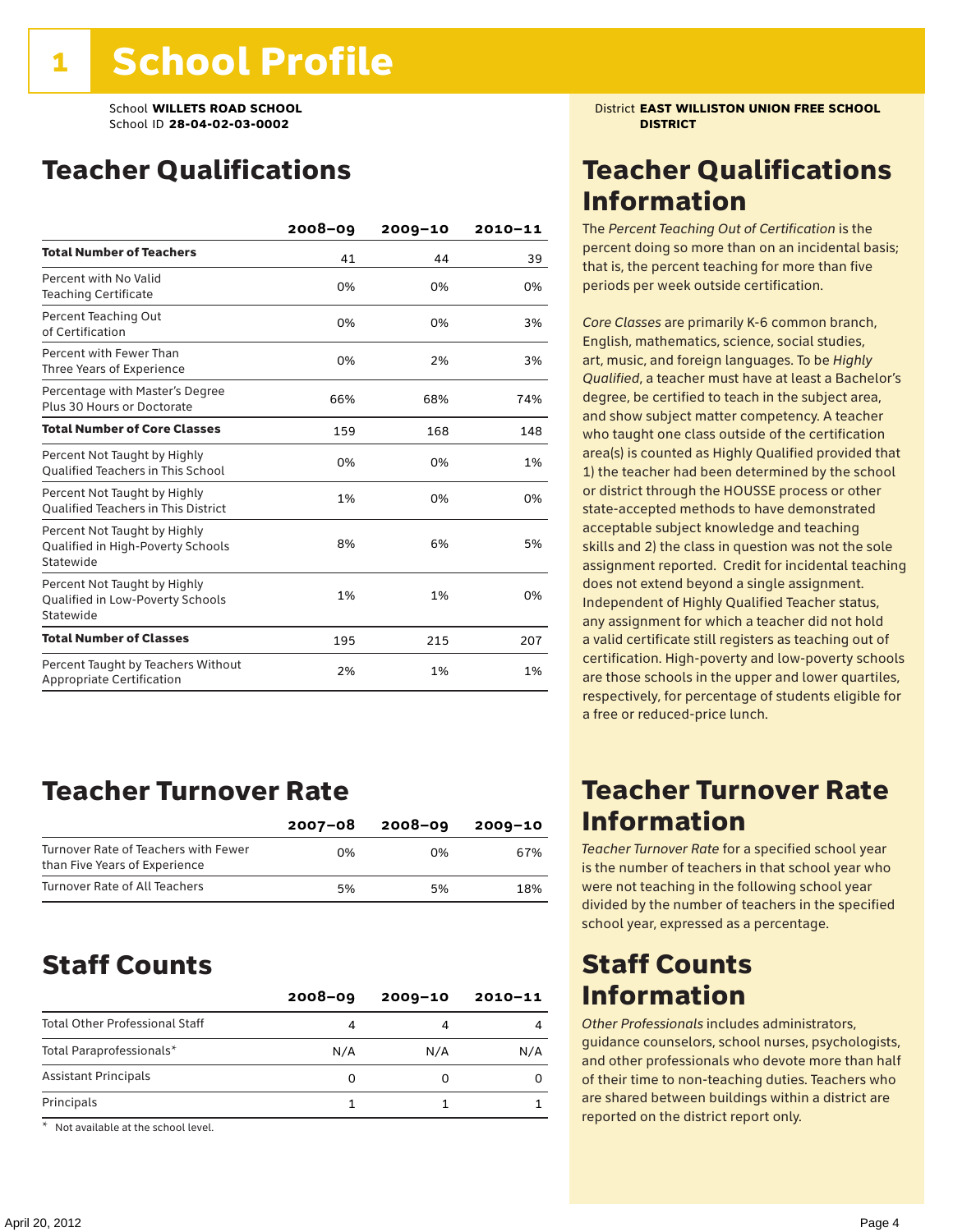### Understanding How Accountability Works in New York State

The federal No Child Left Behind (NCLB) Act requires that states develop and report on measures of student proficiency in 1) English language arts (ELA), in 2) mathematics, and on 3) a third indicator. In New York State in 2010–11, the third indicator is science at the elementary/middle level and graduation rate at the secondary level. Schools or districts that meet predefined goals on these measures are making Adequate Yearly Progress (AYP).



For more information about accountability in New York State, visit: http://www.p12.nysed.gov/irs/accountability/.

### 1 English Language Arts (ELA)

To make AYP in ELA, every accountability group must make AYP. For a group to make AYP, it must meet the participation and the performance criteria.

#### A Participation Criterion

At the elementary/middle level, 95 percent of Grades 3–8 students enrolled during the test administration period in each group with 40 or more students must be tested on the New York State Testing Program (NYSTP) in ELA or, if appropriate, the New York State English as a Second Language Achievement Test (NYSESLAT), or the New York State Alternate Assessment (NYSAA) in ELA. At the secondary level, 95 percent of seniors in 2010–11 in each accountability group with 40 or more students must have taken an English examination that meets the students' graduation requirement.

#### B Performance Criterion

At the elementary/middle level, the Performance Index (PI) of each group with 30 or more continuously enrolled tested students must equal or exceed its Effective Annual Measurable Objective (AMO) or the group must make Safe Harbor. (NYSESLAT is used only for participation.) At the secondary level, the PI of each group in the 2007 cohort with 30 or more members must equal or exceed its Effective AMO or the group must make Safe Harbor. To make Safe Harbor, the PI of the group must equal or exceed its Safe Harbor Target and the group must qualify for Safe Harbor using the third indicator, science or graduation rate.

### 2 Mathematics

The same criteria for making AYP in ELA apply to mathematics. At the elementary/middle level, the measures used to determine AYP are the NYSTP and the NYSAA in mathematics. At the secondary level, the measures are mathematics examinations that meet the students' graduation requirement.

### 3 Third Indicator

In addition to English language arts and mathematics, the school must also make AYP in a third area of achievement. This means meeting the criteria in science at the elementary/middle level and the criteria in graduation rate at the secondary level.

Elementary/Middle-Level Science: To make AYP, the All Students group must meet the participation criterion *and* the performance criterion.

#### A Participation Criterion

Eighty percent of students in Grades 4 and/or 8 enrolled during the test administration period in the All Students group, if it has 40 or more students, must be tested on an accountability measure. In Grade 4, the measures are the Grade 4 elementary-level science test and the Grade 4 NYSAA in science. In Grade 8 science, the measures are the Grade 8 middle-level science test, Regents science examinations, and the Grade 8 NYSAA in science.

#### B Performance Criterion

The PI of the All Students group, if it has 30 or more students, must equal or exceed the State Science Standard (100) or the Science Progress Target.

Qualifying for Safe Harbor in Elementary/Middle-Level ELA and Math: To qualify, the group must meet both the participation criterion and the performance criterion in science.

Secondary-Level Graduation Rate: For a school to make AYP in graduation rate, the percent of students in the 2006 graduation-rate total cohort in the All Students group earning a local or Regents diploma by August 31, 2010 must equal or exceed the Graduation-Rate Standard (80%) or the Graduation-Rate Progress Target.

Qualifying for Safe Harbor in Secondary-Level ELA and Math: To qualify, the percent of the 2006 graduation-rate total cohort earning a local or Regents diploma by August 31, 2010 must equal or exceed the Graduation-Rate Standard (80%) or the Graduation-Rate Progress Target for that group.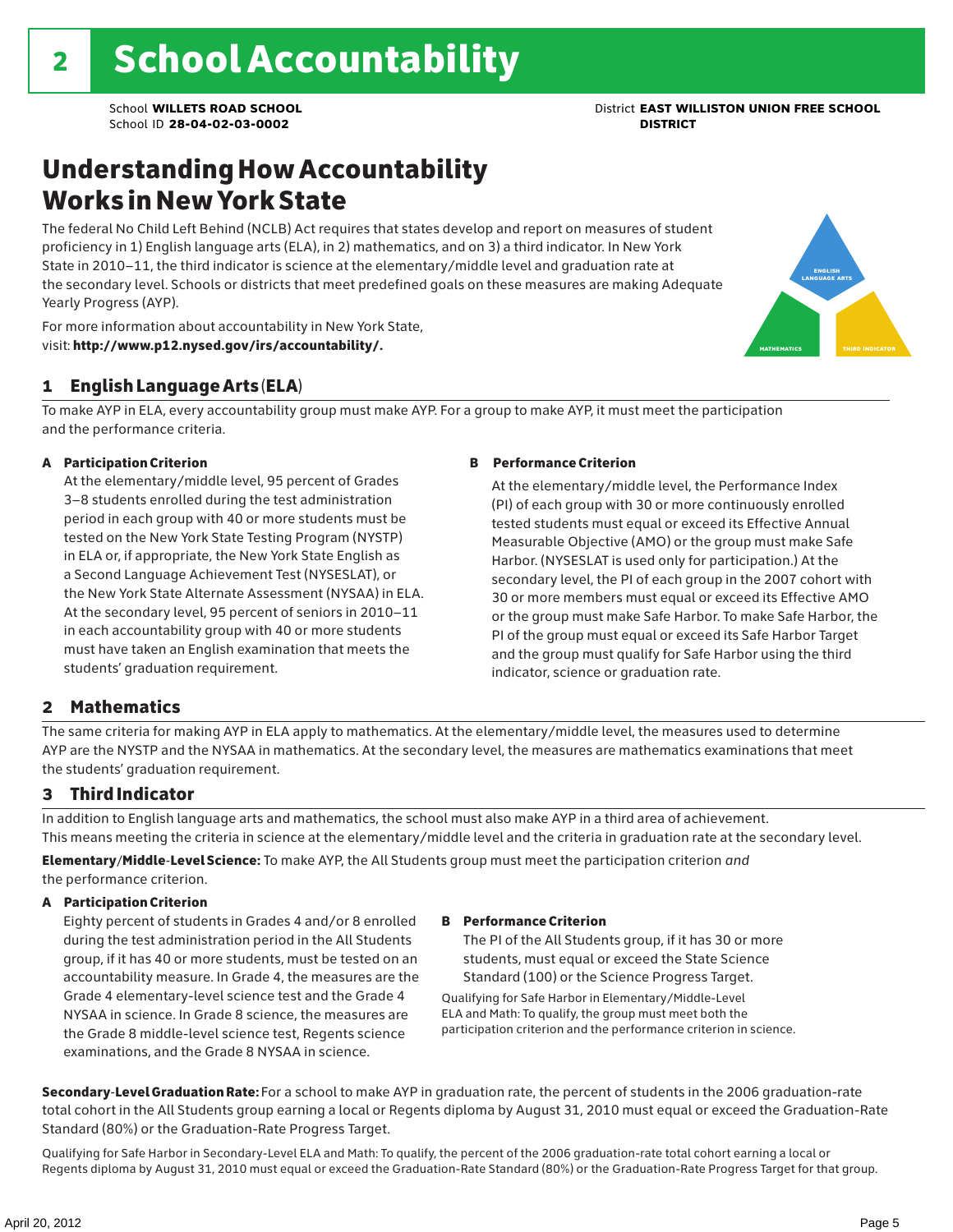# Useful Terms for Understanding Accountability

#### 12th Graders

The count of 12th graders enrolled during the 2010–11 school year used to determine the Percentage Tested for the Participation part of the AYP determination for secondarylevel ELA and mathematics. These are the first numbers in the parentheses after the subgroup label on the secondary-level ELA and mathematics pages.

#### 2007 Cohort

The count of students in the 2007 accountability cohort used to determine the Performance Index for the Test Performance part of the AYP determination for secondary-level ELA and mathematics. These are the second numbers in the parentheses after the subgroup label on the secondary-level ELA and mathematics pages.

#### Accountability Cohort for English and Mathematics

The accountability cohort is used to determine if a school or district met the performance criterion in secondary-level ELA and mathematics. The 2007 school accountability cohort consists of all students who first entered Grade 9 anywhere in the 2007–08 school year, and all ungraded students with disabilities who reached their seventeenth birthday in the 2007–08 school year, who were enrolled on October 6, 2010 and did not transfer to a diploma granting program. Students who earned a high school equivalency diploma or were enrolled in an approved high school equivalency preparation program on June 30, 2011, are not included in the 2007 school accountability cohort. The 2007 district accountability cohort consists of all students in each school accountability cohort plus students who transferred within the district after BEDS day plus students who were placed outside the district by the Committee on Special Education or district administrators and who met the other requirements for cohort membership. Cohort is defined in Section 100.2 (p) (16) of the Commissioner's Regulations.

#### Adequate Yearly Progress (AYP)

Adequate Yearly Progress (AYP) indicates satisfactory progress by a district or a school toward the goal of proficiency for all students.

#### Annual Measurable Objective (AMO)

The Annual Measurable Objective (AMO) is the Performance Index value that signifies that an accountability group is making satisfactory progress toward the goal that 100 percent of students will be proficient in the State's learning standards for English language arts and mathematics by 2013–14. The AMOs for each grade level will be increased as specified in CR100.2(p) (14) and will reach 200 in 2013–14. (See Effective AMO for further information.)

#### Continuous Enrollment

The count of continuously enrolled tested students used to determine the Performance Index for the Test Performance part of the AYP determination for elementary/middle-level ELA, mathematics, and science. These are the second numbers in the parentheses after the subgroup label on the elementary/ middle-level ELA, mathematics, and science pages.

#### Continuously Enrolled Students

At the elementary/middle level, continuously enrolled students are those enrolled in the school or district on BEDS day (usually the first Wednesday in October) of the school year until the test administration period. At the secondary level, all students who meet the criteria for inclusion in the accountability cohort are considered to be continuously enrolled.

#### Effective Annual Measurable Objective (Effective AMO)

The Effective Annual Measurable Objective is the Performance Index (PI) value that each accountability group within a school or district is expected to achieve to make AYP. The Effective AMO is the lowest PI that an accountability group of a given size can achieve in a subject for the group's PI not to be considered significantly different from the AMO for that subject. If an accountability group's PI equals or exceeds the Effective AMO, it is considered to have made AYP. A more complete definition of Effective AMO and a table showing the PI values that each group size must equal or exceed to make AYP are available at www.p12.nysed.gov/irs.

#### Graduation Rate

The Graduation Rate on the Graduation Rate page is the percentage of the 2006 cohort that earned a local or Regents diploma by August 31, 2010.

#### Graduation-Rate Total Cohort

The Graduation-Rate Total Cohort, shown on the Graduation Rate page, is used to determine if a school or district made AYP in graduation rate. For the 2010–11 school year, this cohort is the 2006 graduation-rate total cohort. The 2006 total cohort consists of all students who first entered Grade 9 anywhere in the 2006–07 school year, and all ungraded students with disabilities who reached their seventeenth birthday in the 2006–07 school year, and who were enrolled in the school/ district for five months or longer or who were enrolled in the school/district for less than five months but were previously enrolled in the same school/district for five months or longer between the date they first entered Grade 9 and the date they last ended enrollment. A more detailed definition of graduation-rate cohort can be found in the SIRS Manual at

### http://www.p12.nysed.gov/irs/sirs/.

For districts and schools with fewer than 30 graduation-rate total cohort members in the All Students group in 2010–11, data for 2009–10 and 2010–11 for accountability groups were combined to determine counts and graduation rates. Groups with fewer than 30 students in the graduation-rate total cohort are not required to meet the graduation-rate criterion.

#### Limited English Proficient

For all accountability measures, if the count of LEP students is equal to or greater than 30, former LEP students are also included in the performance calculations.

#### Non-Accountability Groups

Female, Male, and Migrant groups are not part of the AYP determination for any measure.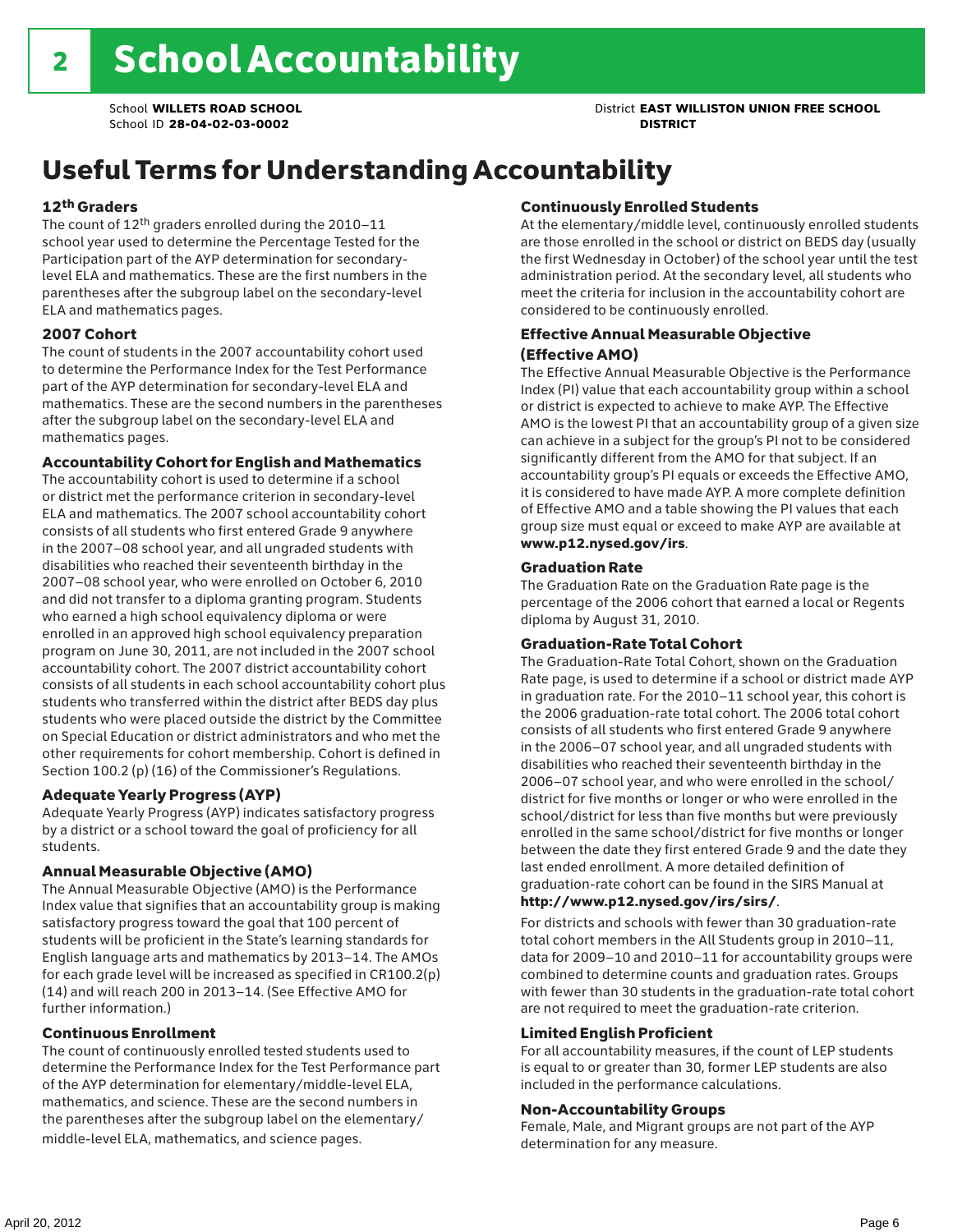# Useful Terms for Understanding Accountability (continued)

#### Participation

Accountability groups with fewer than 40 students enrolled during the test administration period (for elementary/middlelevel ELA, math, and science) or fewer than 40 12th graders (for secondary-level ELA and mathematics) are not required to meet the participation criterion. If the Percentage Tested for an accountability group fell below 95 percent for ELA and math or 80 percent for science in 2010–11, the participation enrollment ("Total" or "12th Graders") shown in the tables is the sum of 2009–10 and 2010–11 participation enrollments and the "Percentage Tested" shown is the weighted average of the participation rates over those two years.

#### Performance Index (PI)

A Performance Index is a value from 0 to 200 that is assigned to an accountability group, indicating how that group performed on a required State test (or approved alternative) in English language arts, mathematics, or science. Student scores on the tests are converted to four performance levels, from Level 1 to Level 4. (See performance level definitions on the Overview summary page.) At the elementary/middle level, the PI is calculated using the following equation:

100 × [(Count of Continuously Enrolled Tested Students Performing at Levels 2, 3, and  $4 +$  the Count at Levels 3 and  $4) \div$ Count of All Continuously Enrolled Tested Students]

At the secondary level, the PI is calculated using the following equation:

100 × [(Count of Cohort Members Performing at Levels 2, 3, and 4 + the Count at Levels 3 and 4) ÷ Count of All Cohort Members]

A list of tests used to measure student performance for accountability is available at www.p12.nysed.gov/irs.

#### Progress Targets

For accountability groups below the State Standard in science or graduation rate, the Progress Target is an alternate method for making AYP or qualifying for Safe Harbor in English language arts and mathematics based on improvement over the previous year's performance.

*Science:* The current year's Science Progress Target is calculated by adding one point to the previous year's Performance Index (PI). Example: The 2010–11 Science Progress Target is calculated by adding one point to the 2009–10 PI.

*Graduation Rate*: The Graduation-rate Progress Target is calculated by determining a 20% gap reduction between the rate of the previous year's graduation-rate cohort and the state standard. Example: The 2010–11 Graduation-Rate Progress Target = [(80 – percentage of the 2005 cohort earning a local or Regents diploma by August 31, 2009)  $\times$  0.20] + percentage of the 2005 cohort earning a local or Regents diploma by August 31, 2009.

Progress Targets are provided for groups whose PI (for science) or graduation rate (for graduation rate) is below the State Standard.

#### Safe Harbor Targets

Safe Harbor provides an alternate means to demonstrate AYP for accountability groups that do not achieve their EAMOs in English or mathematics. The 2010–11 safe harbor targets are calculated using the following equation: 2009–10 PI + (200 – the 2009–10 PI) × 0.10

Safe Harbor Targets are provided for groups whose PI is less than the EAMO.

#### Safe Harbor Qualification (‡)

On the science page, if the group met both the participation and the performance criteria for science, the Safe Harbor Qualification column will show "Qualified." If the group did not meet one or more criteria, the column will show "Did not qualify." A "‡" symbol after the 2010–11 Safe Harbor Target on the elementary/middle- or secondary-level ELA or mathematics page indicates that the student group did not make AYP in science (elementary/middle level) or graduation rate (secondary level) and; therefore, the group did not qualify for Safe Harbor in ELA or mathematics.

#### State Standard

The criterion value that represents minimally satisfactory performance (for science) or a minimally satisfactory percentage of cohort members earning a local or Regents diploma (for graduation rate). In 2010–11, the State Science Standard is a Performance Index of 100; the State Graduation-Rate Standard is 80%. The Commissioner may raise the State Standard at his discretion in future years.

#### Students with Disabilities

For all measures, if the count of students with disabilities is equal to or greater than 30, former students with disabilities are also included in the performance calculations.

#### Test Performance

For districts and schools with fewer than 30 continuously enrolled tested students (for elementary/middle-level ELA, math, and science) or fewer than 30 students in the 2007 cohort (for secondary-level ELA and mathematics) in the All Students group in 2010–11, data for 2009–10 and 2010–11 for accountability groups were combined to determine counts and Performance Indices. For districts and schools with 30 or more continuously enrolled students/2007 cohort members in the All Students group in 2010–11, student groups with fewer than 30 members are not required to meet the performance criterion. This is indicated by a "—" in the Test Performance column in the table.

#### Total

The count of students enrolled during the test administration period used to determine the Percentage Tested for the Participation part of the AYP determination for elementary/ middle-level ELA, mathematics, and science. These are the first numbers in the parentheses after the subgroup label on the elementary/middle-level ELA, mathematics, and science pages. For accountability calculations, students who were excused from testing for medical reasons in accordance with federal NCLB guidance are not included in the count.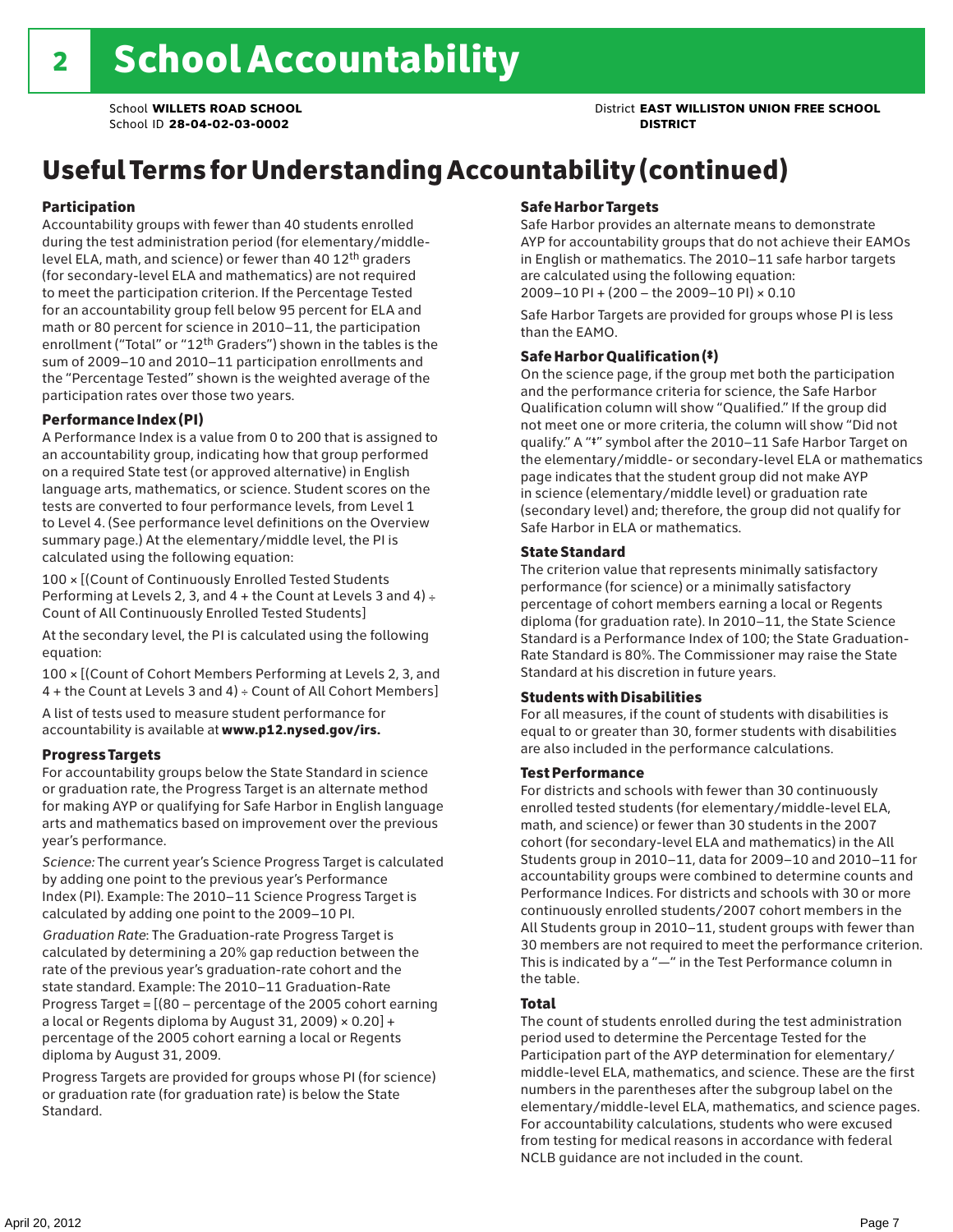### School **WILLETS ROAD SCHOOL** District **EAST WILLISTON UNION FREE SCHOOL**

### Understanding Your School Accountability Status

New York State participates in the Differentiated Accountability pilot program, as approved by the United States Department of Education in January 2009. Under this program, each public school in the State is assigned an accountability "phase" (Good Standing, Improvement, Corrective Action, or Restructuring) and, for schools not in Good Standing, a "category" (Basic, Focused, or Comprehensive) for each measure for which the school is accountable. Accountability measures for schools at the elementary/middle level are English language arts (ELA), mathematics, and science; at the secondary level, they are ELA, mathematics, and graduation rate. Generally, the school's overall accountability status is its most advanced accountability phase and its highest category within that phase. A school in any year of the phase (that is not Good Standing) that makes AYP for the measure remains in the same phase/category the following year. An identified school that makes AYP in the identified measure for two consecutive years returns to Good Standing. Once a school is identified with a category within a phase, it cannot move to a less intensive category in the following school year within that phase.

Each school district with one or more Title I schools and each Title I charter school designated as Improvement (year 1 and year 2), Corrective Action, or Restructuring must make Supplemental Educational Services available for eligible students in the identified Title I school(s). A school district with one or more schools designated as Improvement (year 2), Corrective Action, or Restructuring must also provide Public School Choice to eligible students in identified Title I school(s). For more information on the Differentiated Accountability program and a list of interventions for schools not in Good Standing,

see http://www.p12.nysed.gov/accountability/APA/Differentiated\_Accountability/DA\_home.html.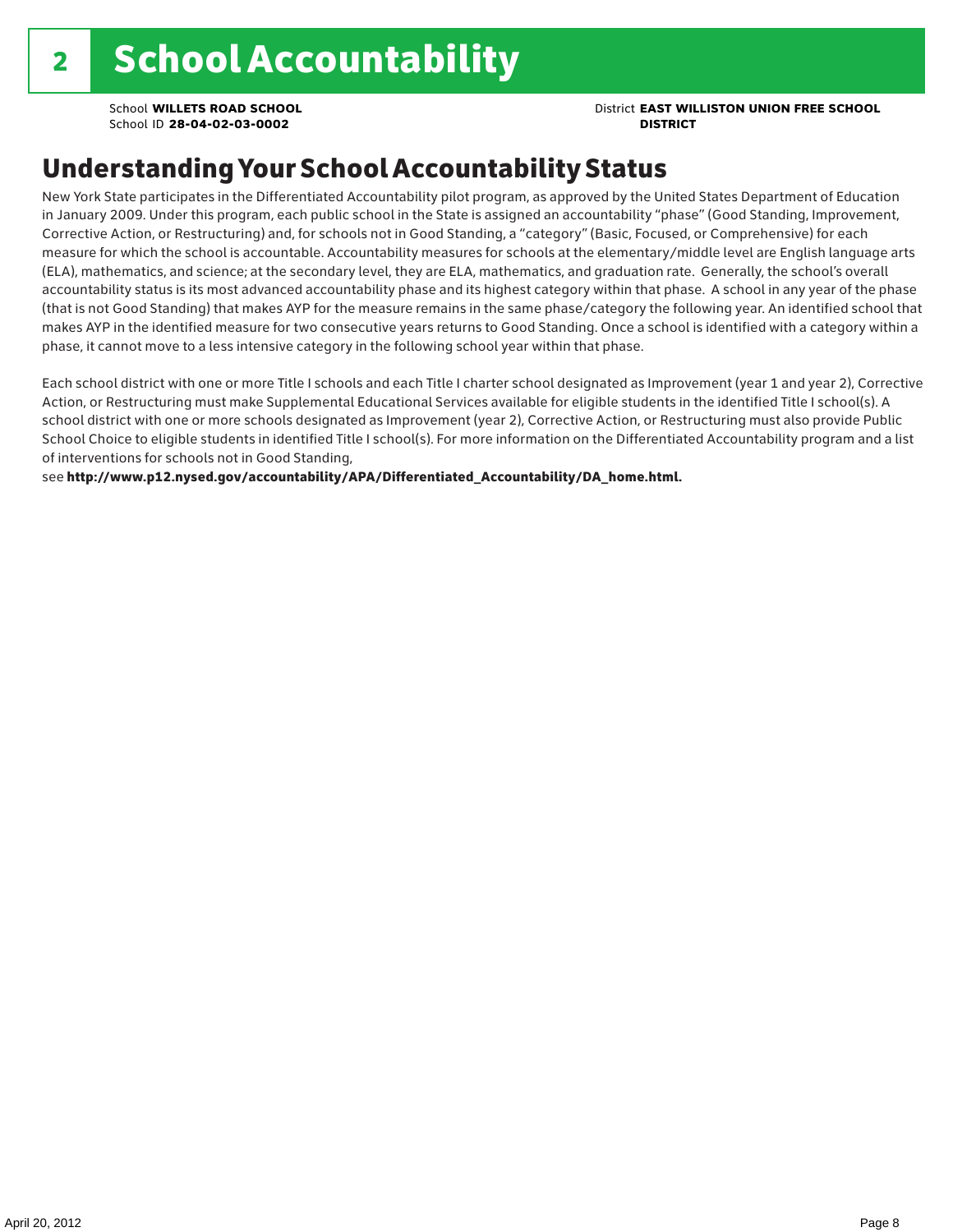### School **WILLETS ROAD SCHOOL** District **EAST WILLISTON UNION FREE SCHOOL**

# Understanding Your School Accountability Status (continued)

### Phase **Phase** Phase/Category

Good Standing A school that has not been designated as Improvement, Corrective Action, or Restructuring.

Improvement (year 1) A school that failed to make AYP for two consecutive years on the same accountability measure; or a school that was designated as Improvement (year 1) in the current school year that made AYP for the identified measure and is in Good Standing.

Improvement (year 2) A school that was designated as a school in Improvement (year 1) in the current school year and failed to make AYP on the same accountability measure for which it was identified; or a school that was designated as Improvement (year 2) in the current school year that made AYP for the identified measure.

#### Corrective Action (year 1) A school that was designated as a school in Improvement (year 2) in the current school year and failed to make AYP on the same accountability measure for which it was identified; or a school that was designated as Corrective Action (year 1) in the current school year that made AYP for the identified measure. Corrective Action (year 2) A school that was designated as a school in Corrective Action (year 1) in the current school year that failed to make AYP on the same accountability measure for which it was identified; or a school that was designated as Corrective Action (year 2) in the current school year that made AYP for the identified measure.

Restructuring (year 1) A school that was designated as a school in Corrective Action (year 2) in the current school year and failed to make AYP on the same accountability measure for which it was identified; or a school that was designated as Restructuring (year 1) in the current school year that made AYP for the identified measure. Restructuring (year 2) A school that was designated as a school in Restructuring (year 1) in the current school year that failed to make AYP on the same accountability measure for which it was identified; or a school that was designated as Restructuring (year 2) in the current school year that made AYP for the identified measure. Restructuring (Advanced) A school that was designated as a school in Restructuring (year 2) in the current school year that failed to make AYP on the same accountability measure for which it was identified; or a school that was designated as Restructuring (Advanced) in the current school year that made AYP for the identified measure.

#### Improvement/Basic:

A school that failed to make AYP in ELA and/or math for one accountability group, but made AYP for the All Students group; or a school that failed to make AYP in only science or graduation rate. Improvement/Focused:

A school that failed to make AYP in ELA and/or math for more than one accountability group, but made AYP for the All Students group; or a school whose worst status is Improvement/Basic for at least two measures.

#### Improvement/Comprehensive:

A school that failed to make AYP in ELA and/or math for the All Students group; or a school that failed to make AYP in ELA and/or math for every accountability group for which there are at least two, but made AYP for the All Students group; or a school that failed to make AYP in ELA and/or math AND in science or graduation rate.

#### Corrective Action or Restructuring/Focused:

A school that failed to make AYP in ELA and/or math for one or more accountability groups, but made AYP for the All Students group; or a school that failed to make AYP in science or graduation rate but made AYP in ELA and math.

Corrective Action or Restructuring/Comprehensive: A school that failed to make AYP in ELA and/or math for the All Students group; or a school that failed to make AYP in ELA and/or math for every accountability group except the All Students group for which there are at least two, but made AYP for the All Students group; or a school that failed to make AYP in ELA and/or math AND in science or graduation rate.

SURR: A school that is identified for registration review (SURR) during a school year in which it is designated as a school in Improvement or Corrective Action shall, in the next school year, be designated as Restructuring (year 1)/Comprehensive.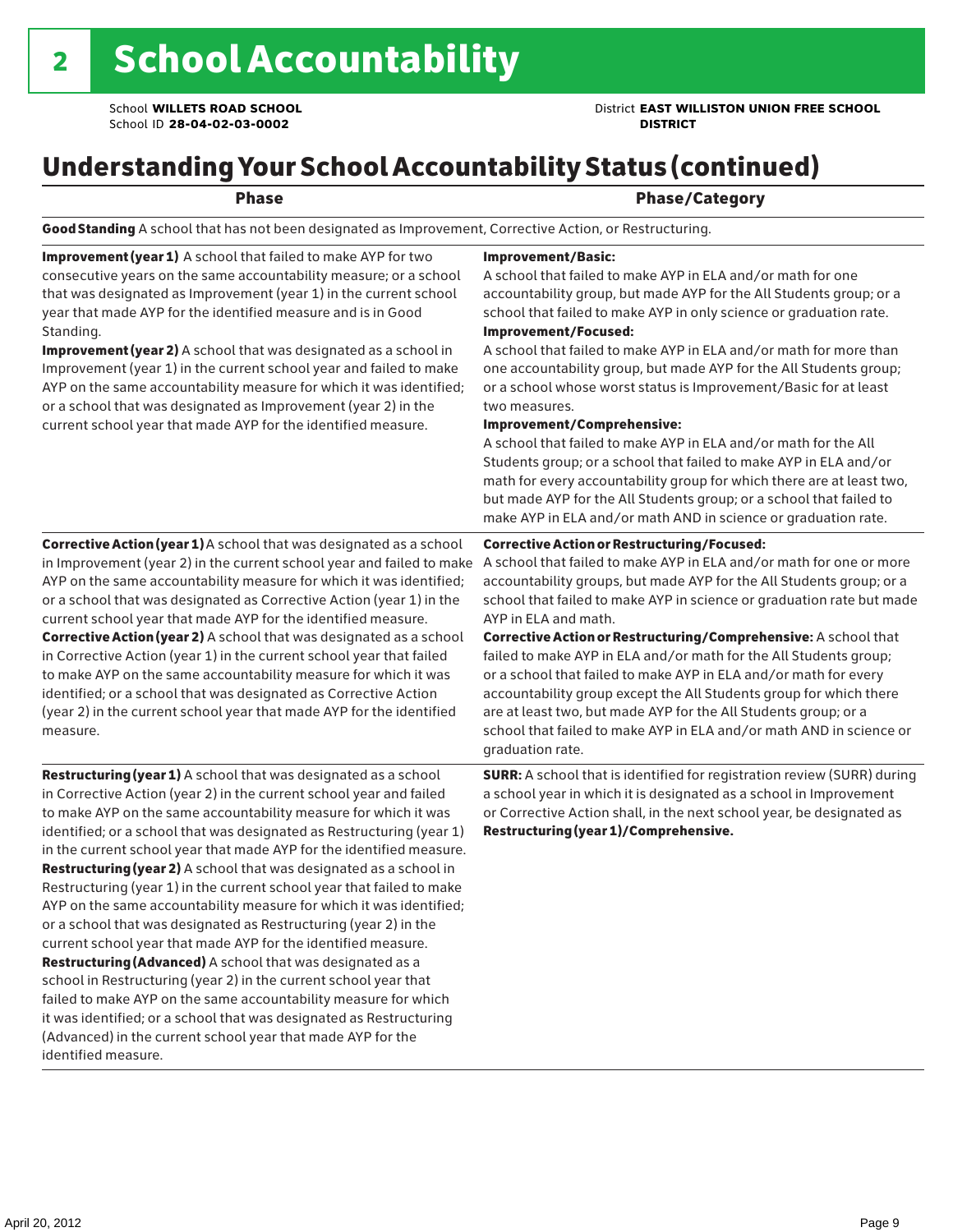# 2 School Accountability

School ID 28-04-02-03-0002

### School **WILLETS ROAD SCHOOL**<br>School ID 28-04-02-03-0002<br>**DISTRICT** DISTRICT

### Summary

| <b>Overall Accountability</b><br>Status (2011-12) | <b>In Good Standing</b> |                                                         |                        |  |  |  |
|---------------------------------------------------|-------------------------|---------------------------------------------------------|------------------------|--|--|--|
|                                                   |                         | <b>Elementary/Middle Level</b>                          | <b>Secondary Level</b> |  |  |  |
|                                                   | ELA                     | In Good Standing                                        | ELA                    |  |  |  |
|                                                   | Math                    | In Good Standing                                        | Math                   |  |  |  |
|                                                   | Science                 | Pendina                                                 | <b>Graduation Rate</b> |  |  |  |
| <b>Title I Part A Funding</b>                     |                         | <b>Years the School Received Title I Part A Funding</b> |                        |  |  |  |

| , <i>.</i> <u>.</u> |            |         |            |  |  |  |
|---------------------|------------|---------|------------|--|--|--|
|                     | 2009-10    | 2010-11 | 2011-12    |  |  |  |
|                     | <b>YES</b> | YES     | <b>YES</b> |  |  |  |
|                     |            |         |            |  |  |  |

### On which accountability measures did this school make Adequate Yearly Progress (AYP) and which groups made AYP on each measure?

|                                                     | <b>Elementary/Middle Level</b> |                   |           |               | <b>Secondary Level</b> |                        |  |  |
|-----------------------------------------------------|--------------------------------|-------------------|-----------|---------------|------------------------|------------------------|--|--|
|                                                     | English                        |                   |           | English       |                        |                        |  |  |
| <b>Student Groups</b>                               | Language Arts                  | Mathematics       | Science   | Language Arts | Mathematics            | <b>Graduation Rate</b> |  |  |
| <b>All Students</b>                                 | V                              | v                 |           |               |                        |                        |  |  |
| <b>Ethnicity</b>                                    |                                |                   |           |               |                        |                        |  |  |
| American Indian or Alaska Native                    |                                |                   |           |               |                        |                        |  |  |
| <b>Black or African American</b>                    |                                | $\qquad \qquad -$ |           |               |                        |                        |  |  |
| Hispanic or Latino                                  |                                |                   |           |               |                        |                        |  |  |
| Asian or Native Hawaiian/Other Pacific<br>Islander  | V                              | ✔                 |           |               |                        |                        |  |  |
| White                                               | V                              | v                 |           |               |                        |                        |  |  |
| Multiracial                                         |                                |                   |           |               |                        |                        |  |  |
| <b>Other Groups</b>                                 |                                |                   |           |               |                        |                        |  |  |
| <b>Students with Disabilities</b>                   | u                              | u                 |           |               |                        |                        |  |  |
| Limited English Proficient                          |                                |                   |           |               |                        |                        |  |  |
| <b>Economically Disadvantaged</b>                   |                                |                   |           |               |                        |                        |  |  |
| <b>Student groups making</b><br>AYP in each subject | $\vee$ 4 of 4                  | $\vee$ 4 of 4     | $-0$ of 0 |               |                        |                        |  |  |



Made AYP Using Safe Harbor Target

✘ Did not make AYP

— Insufficient Number of Students to Determine AYP Status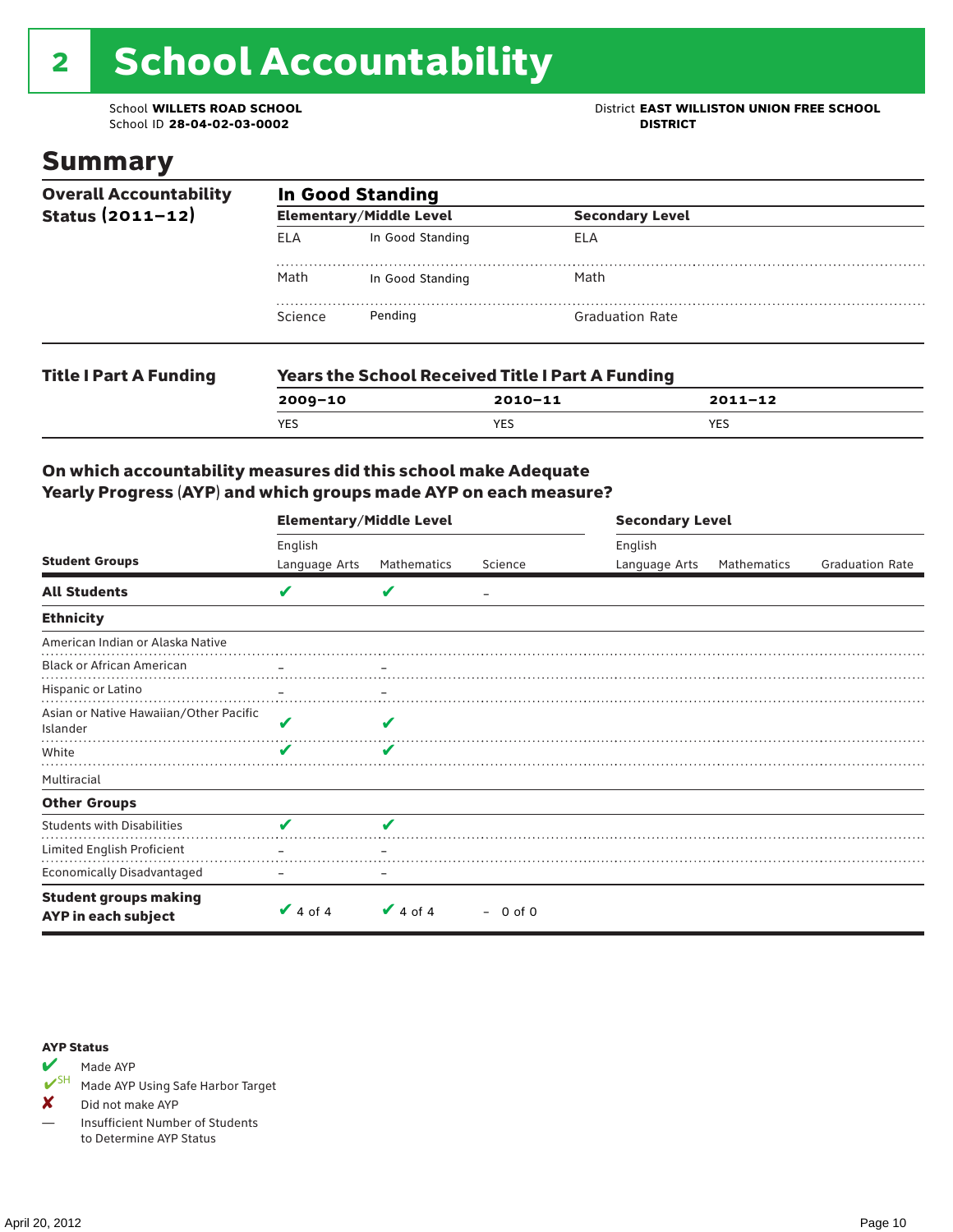School **WILLETS ROAD SCHOOL** District **EAST WILLISTON UNION FREE SCHOOL**

### **Elementary/Middle-Level English Language Arts**

| <b>Accountability Status</b>      |        | In Good Standing                                   |
|-----------------------------------|--------|----------------------------------------------------|
| for This Subject<br>$(2011 - 12)$ |        |                                                    |
| <b>Accountability Measures</b>    | 4 of 4 | Student groups making AYP in English language arts |
|                                   |        | Made AYP                                           |
|                                   |        |                                                    |

### How did students in each accountability group perform on

**elementary/middle-level English language arts accountability measures?**

|                                                            | <b>Participation</b><br><b>AYP</b> |                  |                             | <b>Test Performance</b> |                      | <b>Performance Objectives</b> |                               |             |
|------------------------------------------------------------|------------------------------------|------------------|-----------------------------|-------------------------|----------------------|-------------------------------|-------------------------------|-------------|
| <b>Student Group</b><br>(Total: Continuous Enrollment)     | <b>Status</b>                      | Met<br>Criterion | Percentage<br><b>Tested</b> | Met<br>Criterion        | Performance<br>Index | Effective<br>AMO              | Safe Harbor Target<br>2010-11 | $2011 - 12$ |
| <b>Accountability Groups</b>                               |                                    |                  |                             |                         |                      |                               |                               |             |
| All Students (412:410)                                     | V                                  | V                | 100%                        | V                       | 180                  | 117                           |                               |             |
| <b>Ethnicity</b>                                           |                                    |                  |                             |                         |                      |                               |                               |             |
| American Indian or Alaska Native (0:0)                     |                                    |                  |                             |                         |                      |                               |                               |             |
| Black or African American (3:3)                            |                                    |                  |                             |                         |                      |                               |                               |             |
| Hispanic or Latino (10:9)                                  |                                    |                  |                             |                         |                      |                               |                               |             |
| Asian or Native Hawaiian/Other Pacific<br>Islander (45:45) | V                                  | V                | 100%                        | V                       | 200                  | 108                           |                               |             |
| White (354:353)                                            | V                                  | V                | 100%                        | V                       | 178                  | 116                           |                               |             |
| Multiracial (0:0)                                          |                                    |                  |                             |                         |                      |                               |                               |             |
| <b>Other Groups</b>                                        |                                    |                  |                             |                         |                      |                               |                               |             |
| Students with Disabilities (53:58)                         | V                                  | V                | 100%                        | V                       | 126                  | 109                           |                               |             |
| Limited English Proficient (4:4)                           |                                    |                  |                             |                         |                      |                               |                               |             |
| Economically Disadvantaged (9:9)                           |                                    |                  | -                           |                         |                      | $\overline{\phantom{0}}$      |                               |             |
| <b>Final AYP Determination</b>                             | $\vee$ 4 of 4                      |                  |                             |                         |                      |                               |                               |             |
| <b>Non-Accountability Groups</b>                           |                                    |                  |                             |                         |                      |                               |                               |             |
| Female (196:196)                                           |                                    |                  | 100%                        |                         | 184                  | 114                           |                               |             |
| Male (216:214)                                             |                                    |                  | 99%                         |                         | 176                  | 114                           |                               |             |
| Migrant (0:0)                                              |                                    |                  |                             |                         |                      |                               |                               |             |

#### Symbols

#### Made AYP

- ✔SH Made AYP Using Safe Harbor Target
- ✘ Did not make AYP
- Fewer Than 40 Total/Fewer Than 30 Continuous Enrollment
- ‡ Did not qualify for Safe Harbor

note: See *Useful Terms for Understanding Accountability*  for explanations and definitions of terms and table labels used on this page.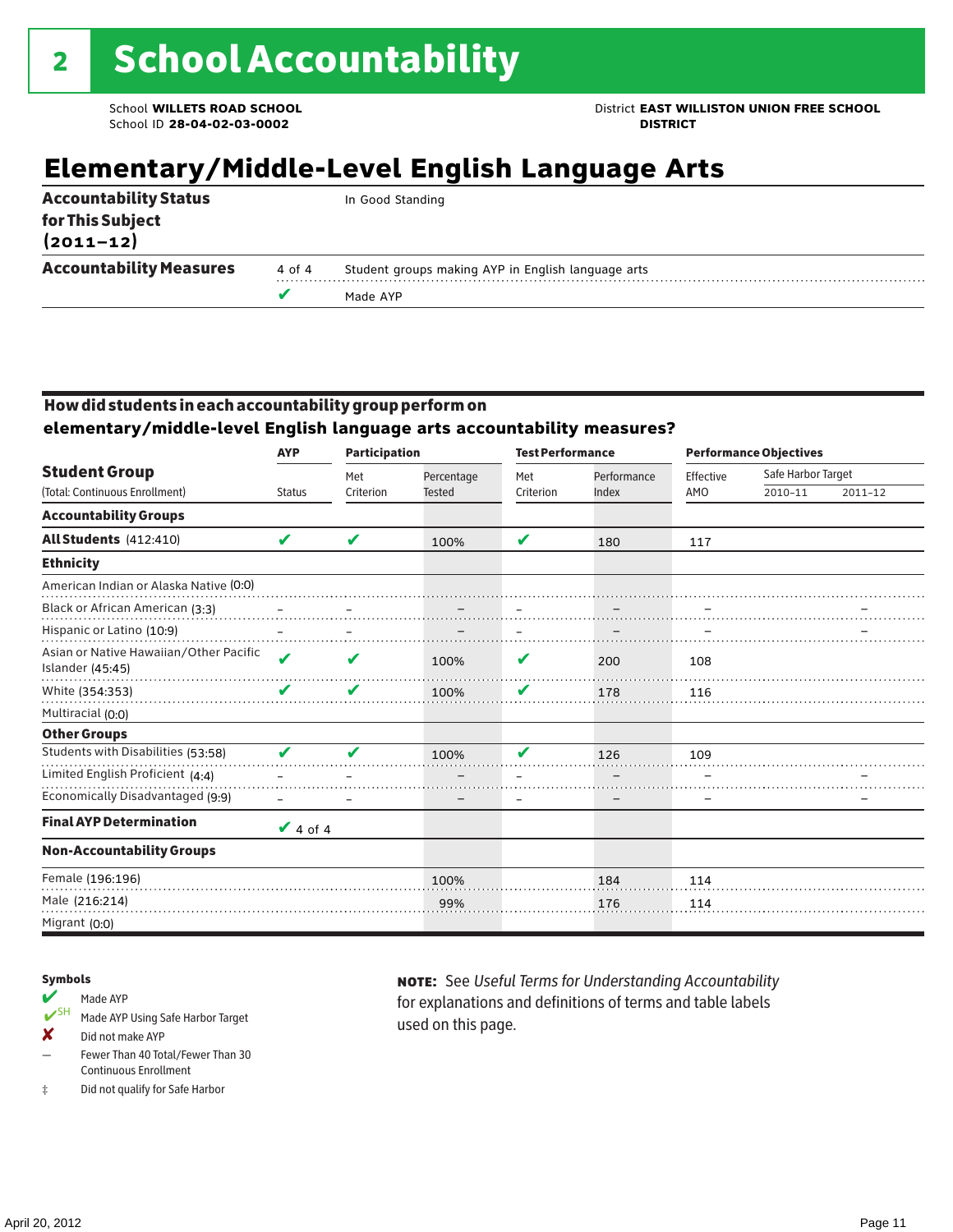### School **WILLETS ROAD SCHOOL** District **EAST WILLISTON UNION FREE SCHOOL**

### **Elementary/Middle-Level Mathematics**

| for This Subject<br>$(2011 - 12)$<br><b>Accountability Measures</b><br>Student groups making AYP in mathematics<br>4 of 4 |                              | Made AYP         |
|---------------------------------------------------------------------------------------------------------------------------|------------------------------|------------------|
|                                                                                                                           |                              |                  |
|                                                                                                                           | <b>Accountability Status</b> | In Good Standing |

### How did students in each accountability group perform on **elementary/middle-level mathematics accountability measures?**

|                                                            | <b>AYP</b>         | <b>Participation</b> |                             | <b>Test Performance</b> |                      | <b>Performance Objectives</b> |                               |         |
|------------------------------------------------------------|--------------------|----------------------|-----------------------------|-------------------------|----------------------|-------------------------------|-------------------------------|---------|
| <b>Student Group</b><br>(Total: Continuous Enrollment)     | <b>Status</b>      | Met<br>Criterion     | Percentage<br><b>Tested</b> | Met<br>Criterion        | Performance<br>Index | Effective<br>AMO              | Safe Harbor Target<br>2010-11 | 2011-12 |
| <b>Accountability Groups</b>                               |                    |                      |                             |                         |                      |                               |                               |         |
| All Students (411:410)                                     | V                  | ✔                    | 100%                        | V                       | 189                  | 132                           |                               |         |
| <b>Ethnicity</b>                                           |                    |                      |                             |                         |                      |                               |                               |         |
| American Indian or Alaska Native (0:0)                     |                    |                      |                             |                         |                      |                               |                               |         |
| Black or African American (3:3)                            |                    |                      |                             |                         |                      |                               |                               |         |
| Hispanic or Latino (10:9)                                  |                    |                      |                             |                         |                      |                               |                               |         |
| Asian or Native Hawaiian/Other Pacific<br>Islander (45:45) | $\boldsymbol{\nu}$ | V                    | 100%                        | V                       | 200                  | 123                           |                               |         |
| White (353:353)                                            |                    | V                    | 100%                        | V                       | 189                  | 131                           |                               |         |
| Multiracial (0:0)                                          |                    |                      |                             |                         |                      |                               |                               |         |
| <b>Other Groups</b>                                        |                    |                      |                             |                         |                      |                               |                               |         |
| Students with Disabilities (53:58)                         | J                  | ر .                  | 100%                        | u                       | 147                  | 124                           |                               |         |
| Limited English Proficient (4:4)                           |                    |                      |                             |                         |                      |                               |                               |         |
| Economically Disadvantaged (9:9)                           |                    |                      |                             |                         |                      |                               |                               |         |
| <b>Final AYP Determination</b>                             | $\vee$ 4 of 4      |                      |                             |                         |                      |                               |                               |         |
| <b>Non-Accountability Groups</b>                           |                    |                      |                             |                         |                      |                               |                               |         |
| Female (196:196)                                           |                    |                      | 100%                        |                         | 189                  | 129                           |                               |         |
| Male (215:214)                                             |                    |                      | 100%                        |                         | 188                  | 129                           |                               |         |
| Migrant (0:0)                                              |                    |                      |                             |                         |                      |                               |                               |         |

#### Symbols

- Made AYP<br>
SH Made AYP Made AYP Using Safe Harbor Target
- ✘ Did not make AYP
- Fewer Than 40 Total/Fewer Than 30 Continuous Enrollment
- ‡ Did not qualify for Safe Harbor

note: See *Useful Terms for Understanding Accountability*  for explanations and definitions of terms and table labels used on this page.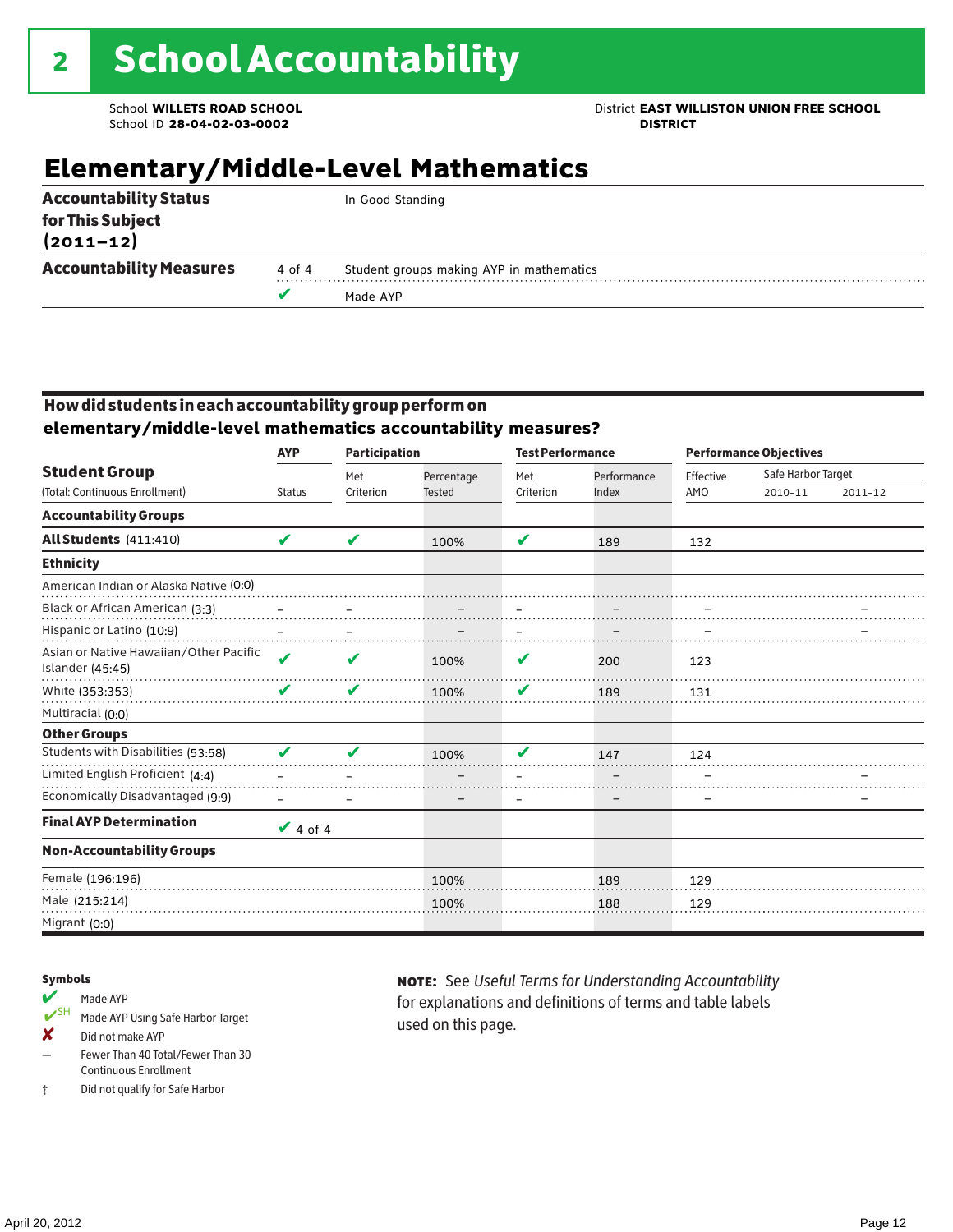### School **WILLETS ROAD SCHOOL**<br>School ID 28-04-02-03-0002<br>**DISTRICT** DISTRICT

### Elementary/Middle-Level Science

| <b>Accountability Status</b>      |        | Pending                              |  |
|-----------------------------------|--------|--------------------------------------|--|
| for This Subject<br>$(2011 - 12)$ |        |                                      |  |
| <b>Accountability Measures</b>    | 0 of 0 | Student groups making AYP in science |  |
|                                   | -      |                                      |  |

### How did students in each accountability group perform on elementary/middle-level science accountability measures?

|                                                          | <b>AYP</b>                   |               |           | <b>Participation</b> |                          | <b>Test Performance</b>  |                          | <b>Performance Objectives</b> |                 |  |
|----------------------------------------------------------|------------------------------|---------------|-----------|----------------------|--------------------------|--------------------------|--------------------------|-------------------------------|-----------------|--|
| <b>Student Group</b>                                     |                              | Safe Harbor   | Met       | Percentage           | Met                      | Performance              | State                    | Progress Target               |                 |  |
| (Total: Continuous Enrollment)                           | Status                       | Qualification | Criterion | <b>Tested</b>        | Criterion                | Index                    | Standard                 |                               | 2010-11 2011-12 |  |
| <b>Accountability Groups</b>                             |                              |               |           |                      |                          |                          |                          |                               |                 |  |
| All Students $(1:1)$                                     | $\qquad \qquad \blacksquare$ |               |           |                      | $\overline{\phantom{m}}$ | $\overline{\phantom{m}}$ | $\overline{\phantom{0}}$ |                               |                 |  |
| <b>Ethnicity</b>                                         |                              |               |           |                      |                          |                          |                          |                               |                 |  |
| American Indian or Alaska Native (0:0)                   |                              |               |           |                      |                          |                          |                          |                               |                 |  |
| Black or African American (0:0)                          |                              |               |           |                      |                          |                          |                          |                               |                 |  |
| Hispanic or Latino (0:0)                                 |                              |               |           |                      |                          |                          |                          |                               |                 |  |
| Asian or Native Hawaiian/Other Pacific<br>Islander (0:0) |                              |               |           |                      |                          |                          |                          |                               |                 |  |
| White $(1:1)$                                            |                              |               |           |                      |                          |                          |                          |                               |                 |  |
| Multiracial (0:0)                                        |                              |               |           |                      |                          |                          |                          |                               |                 |  |
| <b>Other Groups</b>                                      |                              |               |           |                      |                          |                          |                          |                               |                 |  |
| Students with Disabilities (1:1)                         |                              |               |           |                      |                          |                          |                          |                               |                 |  |
| Limited English Proficient (0:0)                         |                              |               |           |                      |                          |                          |                          |                               |                 |  |
| Economically Disadvantaged (0:0)                         |                              |               |           |                      |                          |                          |                          |                               |                 |  |
| <b>Final AYP Determination</b>                           | $-0$ of 0                    |               |           |                      |                          |                          |                          |                               |                 |  |
| <b>Non-Accountability Groups</b>                         |                              |               |           |                      |                          |                          |                          |                               |                 |  |
| Female $(1:1)$                                           |                              |               |           |                      |                          |                          |                          |                               |                 |  |
| Male (0:0)                                               |                              |               |           |                      |                          |                          |                          |                               |                 |  |
| Migrant (0:0)                                            |                              |               |           |                      |                          |                          |                          |                               |                 |  |

#### Symbols

- $M$  Made AYP
- ✘ Did not make AYP
- Fewer Than 40 Total/Fewer Than 30 Continuous Enrollment

note: See *Useful Terms for Understanding Accountability*  for explanations and definitions of terms and table labels used on this page.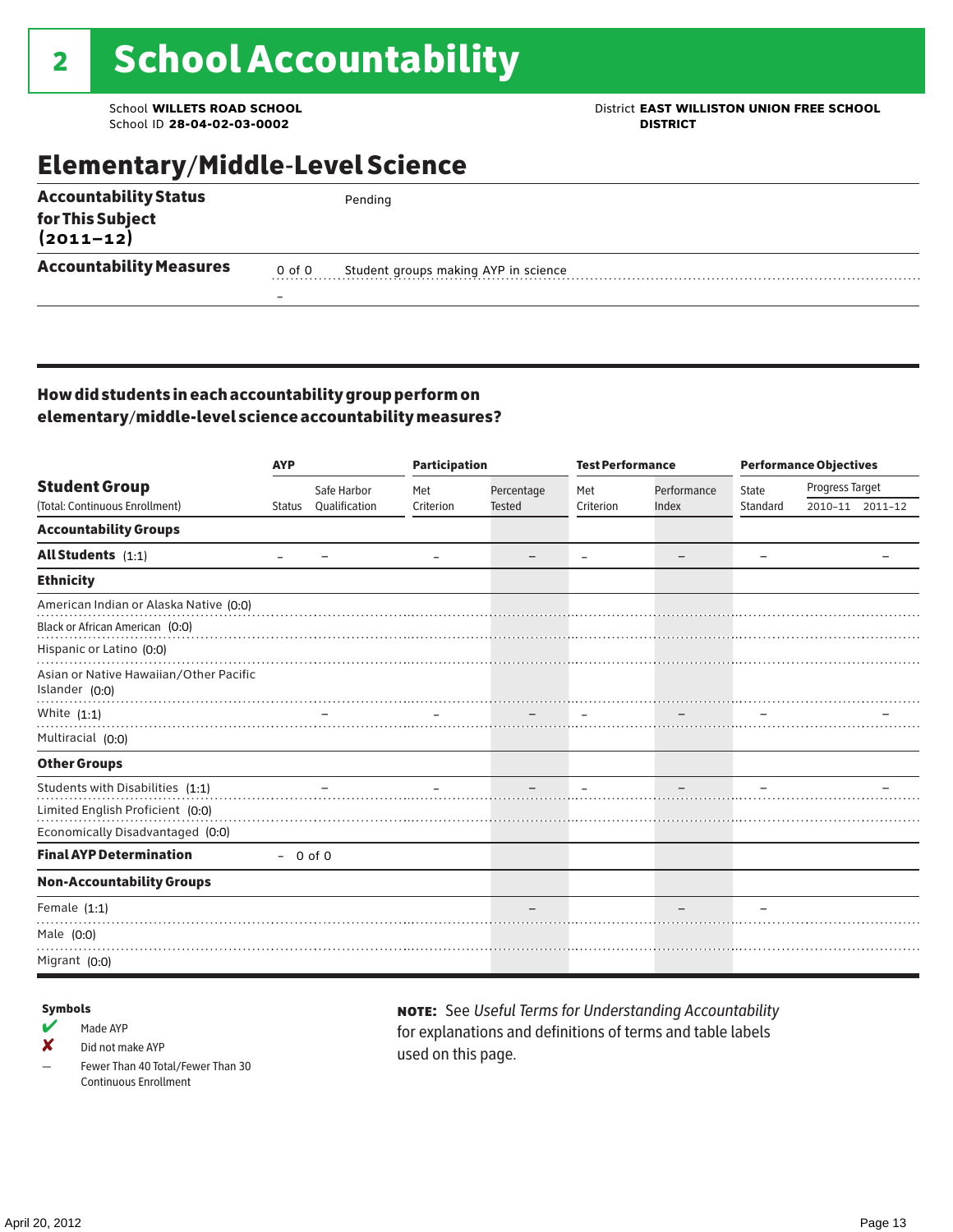### Summary of 2010–11 **School Performance**

Performance on the State assessments in English language arts, mathematics, and science at the elementary and middle levels is reported in terms of mean scores and the percentage of tested students scoring at or above Level 2, Level 3, and Level 4. Performance on the State assessments in ELA and mathematics at the secondary level is reported in terms of the percentage of students in a cohort scoring at these levels.

|                              | Percentage of students that<br>scored at or above Level 3 | Total<br>Tested |      |
|------------------------------|-----------------------------------------------------------|-----------------|------|
| <b>English Language Arts</b> | 0%                                                        | 50%             | 100% |
| Grade 5                      | 77%                                                       |                 | 134  |
| Grade 6                      | 84%                                                       |                 | 128  |
| Grade 7                      | 85%                                                       | 145             |      |
| <b>Mathematics</b>           |                                                           |                 |      |
| Grade 5                      | 87%                                                       |                 | 135  |
| Grade 6                      | 91%                                                       |                 | 128  |
| Grade 7                      | 92%                                                       |                 | 145  |

School **WILLETS ROAD SCHOOL** District **EAST WILLISTON UNION FREE SCHOOL**

### About the Performance Level Descriptors

#### English Language Arts English Language Arts

#### Level 1: Below Standard

understanding of the content expected in the subjection of the subjection  $\mathcal{L}$ Student performance does not demonstrate an and skills expected at this grade level. understanding of the English language arts knowledge

#### Student performance demonstrates a partial Level 2: Meets Basic Standard understanding of the content expected in the subject of the subject of the subject of the subject of the subject

Student performance demonstrates a partial and skills expected at this grade level. Students performance demonstrates and understanding and understanding and understanding and understanding and u understanding of the English language arts knowledge

#### Level 3: Meets Proficiency Standard

Level 4: Meeting Learning Standards with Distinction. the English language arts knowledge and skills expected at this grade level.<br>at this grade level.  $\mathbf{u}$  and  $\mathbf{y}$  and  $\mathbf{u}$  the subjected in the subjected in the subjected in the subjection  $\mathbf{y}$ Student performance demonstrates an understanding of

#### Level 4: Exceeds Proficiency Standard

understanding of the English language arts knowledge and skills expected at this grade level.<br>———————————————————— Student performance demonstrates a thorough

#### Districts are districts and low need and low need  $\sim$

#### categories based on their ability to meet the special Level 1: Below Standard

Student performance does not demonstrate an understanding of the mathematics content expected at  $\frac{1}{2}$  based on enrollment size and, in some cases, number  $\frac{1}{2}$  and,  $\frac{1}{2}$  and,  $\frac{1}{2}$ 

### $\overline{\phantom{a}}$  students about  $\overline{\phantom{a}}$  . More is about  $\overline{\phantom{a}}$  about  $\overline{\phantom{a}}$  about  $\overline{\phantom{a}}$

the categories can be found in the *Report to the Governor categories* can be found in the *Report to the Govern*or  $\alpha$ *and the Legislature on the Educational Status of the*  Student performance demonstrates a partial understanding of the mathematics content expected at this grade level.

#### Level 3: Meets Proficiency Standard

Student performance demonstrates an understanding of the mathematics content expected at this grade level.

#### Level 4: Exceeds Proficiency Standard

Student performance demonstrates a thorough understanding of the mathematics content expected at this grade level.  $\mathcal{L}_{\text{max}}$  is performance with that of similar  $\mathcal{L}_{\text{max}}$ 

#### schools. The following factors are considered in grouping How are Need/Resource Capacity  $(N/RC)$  categories determined?  $\hphantom{N(2)}\sum_{n=1}^{\infty}\frac{1}{n}$

Districts are divided into high, average, and low need categories based on their ability to meet the special needs of their students with local resources. Districts in the high need category are subdivided into four categories based on enrollment size and, in some cases, number of students per square mile. More information about the categories can be found in the *Report to the Governor* Group: *State's Schools* at www.p12.nysed.gov/irs. *and the Legislature on the Educational Status of the* 

In this section, this school's performance is compared with that of the school district and public schools Statewide.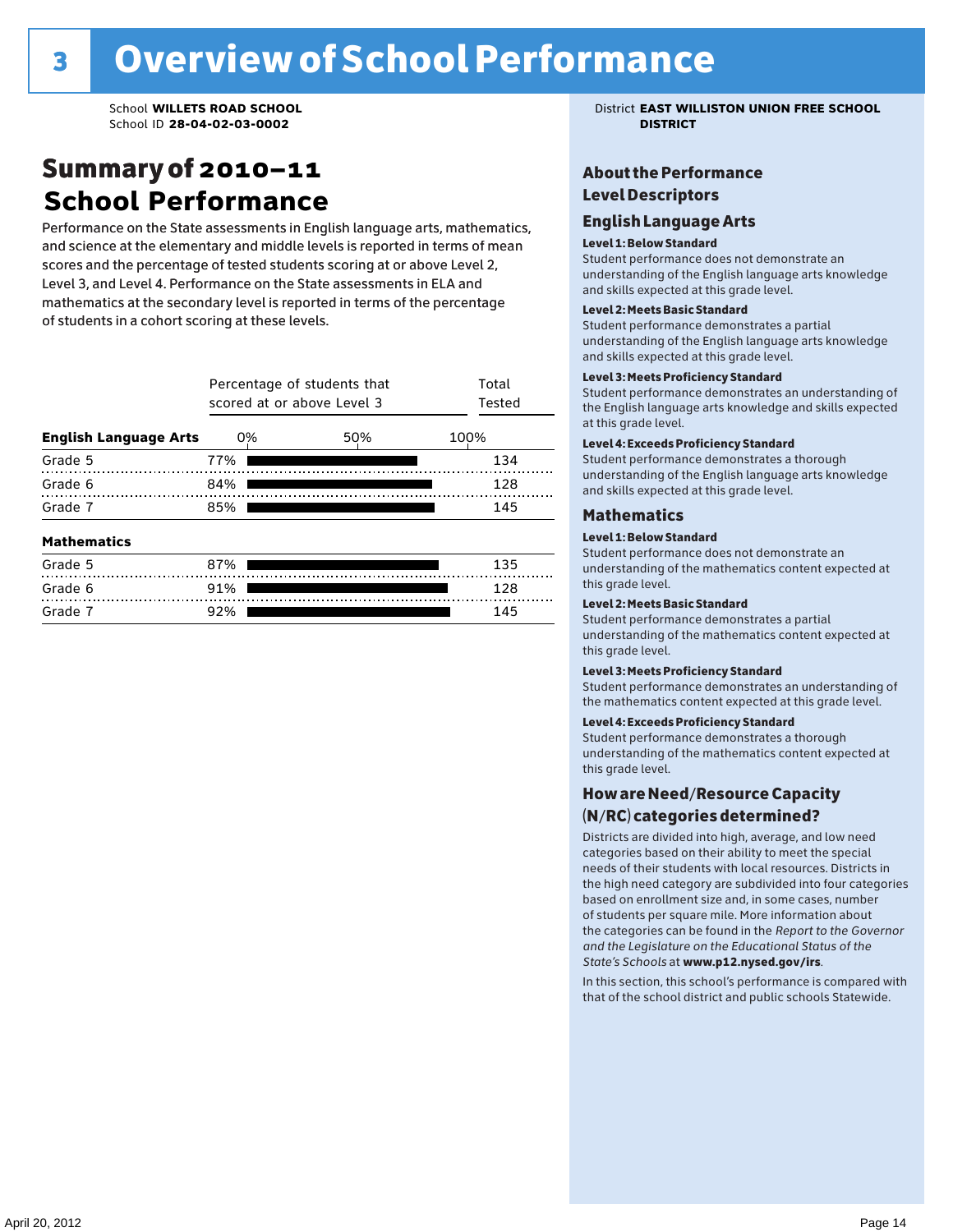# **This School's Results in Grade 5 English Language Arts**

|                                                                          | <b>This School</b>              |                                 |                | <b>School District</b>          | <b>NY State Public</b> |                                 |
|--------------------------------------------------------------------------|---------------------------------|---------------------------------|----------------|---------------------------------|------------------------|---------------------------------|
|                                                                          |                                 | Percentage scoring at level(s): |                | Percentage scoring at level(s): |                        | Percentage scoring at level(s): |
|                                                                          | $2 - 4$                         | 4<br>$3 - 4$                    | $2 - 4$        | $3 - 4$<br>$\overline{4}$       | $2 - 4$                | $3 - 4$<br>$\overline{4}$       |
| 2011 Mean Score: 675                                                     | *Range: 648-795 668-795 700-795 |                                 |                |                                 |                        |                                 |
| 2010 Mean Score: 684<br>$\blacksquare$ 2010-11<br>$\blacksquare$ 2009-10 | 100%<br>98% 97%                 | 77% 78%<br>4%                   | 98% 97%<br>25% | 77% 78%<br>25%<br>4%            | 89% 88%                | 54% 52%<br>13%<br>4%            |
| Number of Tested Students:                                               | 131 126                         | 103 102<br>6                    | 131 126<br>32  | 103 102<br>32<br>6              |                        |                                 |

| <b>Results by</b>                               |              | 2010-11 School Year |                                 |     | 2009-10 School Year |         |                                 |     |
|-------------------------------------------------|--------------|---------------------|---------------------------------|-----|---------------------|---------|---------------------------------|-----|
| <b>Student Group</b>                            | Total        |                     | Percentage scoring at level(s): |     | Total               |         | Percentage scoring at level(s): |     |
|                                                 | Tested       | $2 - 4$             | $3 - 4$                         | 4   | Tested              | $2 - 4$ | $3 - 4$                         | 4   |
| <b>All Students</b>                             | 134          | 98%                 | 77%                             | 4%  | 130                 | 97%     | 78%                             | 25% |
| Female                                          | 68           | 99%                 | 82%                             | 4%  | 61                  | 98%     | 80%                             | 23% |
| Male                                            | 66           | 97%                 | 71%                             | 5%  | 69                  | 96%     | 77%                             | 26% |
| American Indian or Alaska Native                |              |                     |                                 |     |                     |         |                                 |     |
| <b>Black or African American</b>                | $\mathbf{1}$ |                     |                                 |     |                     |         |                                 |     |
| Hispanic or Latino                              | 5            |                     |                                 |     |                     |         |                                 |     |
| Asian or Native Hawaiian/Other Pacific Islander | 17           | 100%                | 100%                            | 12% | 10                  |         |                                 |     |
| White                                           | 111          | 97%                 | 75%                             | 3%  | 119                 | 97%     | 77%                             | 25% |
| Multiracial                                     |              |                     |                                 |     |                     |         |                                 |     |
| Small Group Totals                              | 6            | 100%                | 50%                             | 17% | 11                  | 91%     | 91%                             | 18% |
| <b>General-Education Students</b>               | 122          | 100%                | 84%                             | 5%  | 112                 | 100%    | 83%                             | 29% |
| <b>Students with Disabilities</b>               | 12           | 75%                 | 8%                              | 0%  | 18                  | 78%     | 50%                             | 0%  |
| <b>English Proficient</b>                       | 133          |                     |                                 |     | 129                 |         |                                 |     |
| Limited English Proficient                      | 1            |                     |                                 |     | 1                   |         |                                 |     |
| Economically Disadvantaged                      | 4            |                     |                                 |     | 1                   |         |                                 |     |
| Not Disadvantaged                               | 130          |                     |                                 |     | 129                 |         |                                 |     |
| Migrant                                         |              |                     |                                 |     |                     |         |                                 |     |
| Not Migrant                                     | 134          | 98%                 | 77%                             | 4%  | 130                 | 97%     | 78%                             | 25% |

**NOTES** 

The – symbol indicates that data for a group of students have been suppressed. If a group has fewer than five students,<br>data for that group and the next smallest group(s) are suppressed to protect the privacy of individual

| * These ranges are for 2010-11 data only. Ranges for the 2009-10 data are available in the 2009-10 Accountability and Overview Reports.<br><b>Other</b> |        | 2010-11 School Year         |         |     | 2009-10 School Year |                             |         |     |
|---------------------------------------------------------------------------------------------------------------------------------------------------------|--------|-----------------------------|---------|-----|---------------------|-----------------------------|---------|-----|
| <b>Assessments</b>                                                                                                                                      | Total  | Number scoring at level(s): |         |     | Total               | Number scoring at level(s): |         |     |
|                                                                                                                                                         | Tested | $2 - 4$                     | $3 - 4$ |     | Tested              | $2 - 4$                     | $3 - 4$ |     |
| New York State Alternate Assessment<br>(NYSAA): Grade 5 Equivalent                                                                                      | 0      |                             |         |     | 0                   |                             |         |     |
| New York State English as a Second Language<br>Achievement Test (NYSESLAT) <sup>+</sup> : Grade 5                                                       | 0      | N/A                         | N/A     | N/A |                     | N/A                         | N/A     | N/A |
|                                                                                                                                                         | Total  |                             |         |     | Total               |                             |         |     |
| Recently Arrived LEP Students NOT Tested on<br>the ELA NYSTP: Grade 5                                                                                   | 0      | N/A                         | N/A     | N/A |                     | N/A                         | N/A     | N/A |

April 20, 2012 Page 15 † These counts represent recently arrived LEP students who used the NYSESLAT to fulfill the English language arts participation requirement.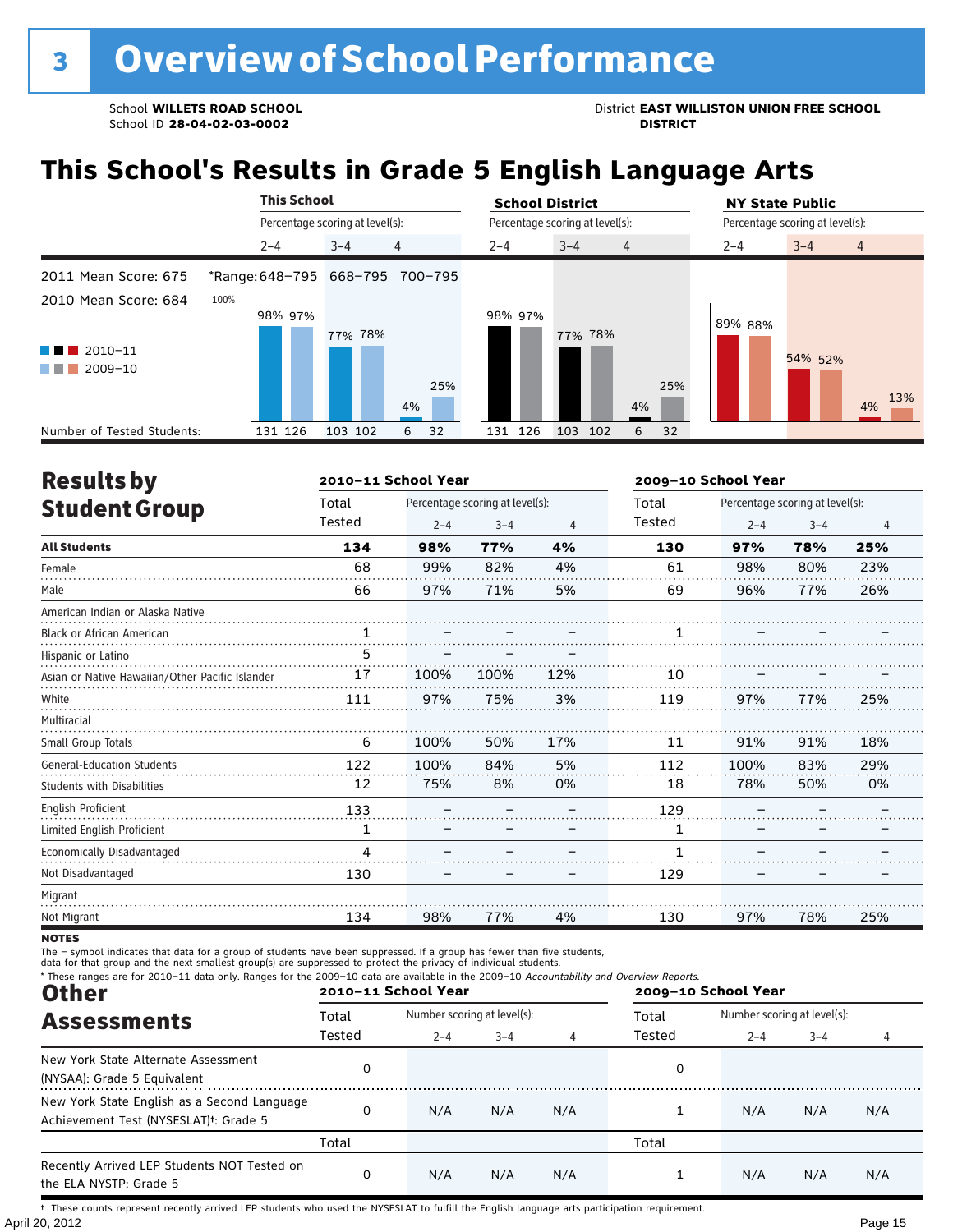School **WILLETS ROAD SCHOOL**<br>School ID 28-04-02-03-0002<br>**DISTRICT** DISTRICT

### **This School's Results in Grade 5 Mathematics**

|                                                            |                                 | <b>This School</b><br>Percentage scoring at level(s): |            |         | <b>School District</b>          | <b>NY State Public</b>               |
|------------------------------------------------------------|---------------------------------|-------------------------------------------------------|------------|---------|---------------------------------|--------------------------------------|
|                                                            |                                 |                                                       |            |         | Percentage scoring at level(s): | Percentage scoring at level(s):      |
|                                                            | $2 - 4$                         | $3 - 4$                                               | 4          | $2 - 4$ | $3 - 4$<br>$\overline{4}$       | $3 - 4$<br>$2 - 4$<br>$\overline{4}$ |
| 2011 Mean Score: 699                                       | *Range: 640-780 676-780 707-780 |                                                       |            |         |                                 |                                      |
| 2010 Mean Score: 700<br>$2010 - 11$<br>l T<br>2009-10<br>. | 100%<br>98% 98%                 | 87% 87%                                               | 46%<br>36% | 98% 98% | 87% 87%<br>36%                  | 94% 94%<br>66% 65%<br>46%<br>23% 24% |
| Number of Tested Students:                                 | 132 128                         | 117 114                                               | 48<br>-60  | 132 128 | 117<br>48<br>114                | 60                                   |

| <b>Results by</b>                               |               | 2010-11 School Year |                                 |                | 2009-10 School Year |         |                                 |     |
|-------------------------------------------------|---------------|---------------------|---------------------------------|----------------|---------------------|---------|---------------------------------|-----|
| <b>Student Group</b>                            | Total         |                     | Percentage scoring at level(s): |                | Total               |         | Percentage scoring at level(s): |     |
|                                                 | <b>Tested</b> | $2 - 4$             | $3 - 4$                         | $\overline{4}$ | Tested              | $2 - 4$ | $3 - 4$                         | 4   |
| <b>All Students</b>                             | 135           | 98%                 | 87%                             | 36%            | 131                 | 98%     | 87%                             | 46% |
| Female                                          | 68            | 99%                 | 85%                             | 32%            | 61                  | 98%     | 90%                             | 43% |
| Male                                            | 67            | 97%                 | 88%                             | 39%            | 70                  | 97%     | 84%                             | 49% |
| American Indian or Alaska Native                |               |                     |                                 |                |                     |         |                                 |     |
| <b>Black or African American</b>                | $\mathbf{1}$  |                     |                                 |                |                     |         |                                 |     |
| Hispanic or Latino                              | 6             |                     |                                 |                |                     |         |                                 |     |
| Asian or Native Hawaiian/Other Pacific Islander | 17            | 100%                | 100%                            | 53%            | 10                  |         |                                 |     |
| White                                           | 111           | 98%                 | 87%                             | 33%            | 120                 | 98%     | 87%                             | 48% |
| Multiracial                                     |               |                     |                                 |                |                     |         |                                 |     |
| Small Group Totals                              | 7             | 86%                 | 43%                             | 29%            | 11                  | 100%    | 91%                             | 27% |
| <b>General-Education Students</b>               | 123           | 99%                 | 91%                             | 39%            | 113                 | 100%    | 92%                             | 51% |
| <b>Students with Disabilities</b>               | 12            | 83%                 | 42%                             | 0%             | 18                  | 83%     | 56%                             | 11% |
| <b>English Proficient</b>                       | 134           |                     |                                 |                | 129                 |         |                                 |     |
| Limited English Proficient                      | 1             |                     |                                 |                | $\overline{2}$      |         |                                 |     |
| Economically Disadvantaged                      | 4             |                     |                                 |                | $\mathbf{1}$        |         |                                 |     |
| Not Disadvantaged                               | 131           |                     |                                 |                | 130                 |         |                                 |     |
| Migrant                                         |               |                     |                                 |                |                     |         |                                 |     |
| Not Migrant                                     | 135           | 98%                 | 87%                             | 36%            | 131                 | 98%     | 87%                             | 46% |
|                                                 |               |                     |                                 |                |                     |         |                                 |     |

**NOTES** 

The – symbol indicates that data for a group of students have been suppressed. If a group has fewer than five students,

data for that group and the next smallest group(s) are suppressed to protect the privacy of individual students.

| <b>Other</b>                                                       |        | 2010-11 School Year         |         | * These ranges are for 2010-11 data only. Ranges for the 2009-10 data are available in the 2009-10 Accountability and Overview Reports.<br>2009-10 School Year |        |                             |         |  |
|--------------------------------------------------------------------|--------|-----------------------------|---------|----------------------------------------------------------------------------------------------------------------------------------------------------------------|--------|-----------------------------|---------|--|
| <b>Assessments</b>                                                 | Total  | Number scoring at level(s): |         |                                                                                                                                                                | Total  | Number scoring at level(s): |         |  |
|                                                                    | Tested | $2 - 4$                     | $3 - 4$ |                                                                                                                                                                | Tested | $2 - 4$                     | $3 - 4$ |  |
| New York State Alternate Assessment<br>(NYSAA): Grade 5 Equivalent |        |                             |         |                                                                                                                                                                |        |                             |         |  |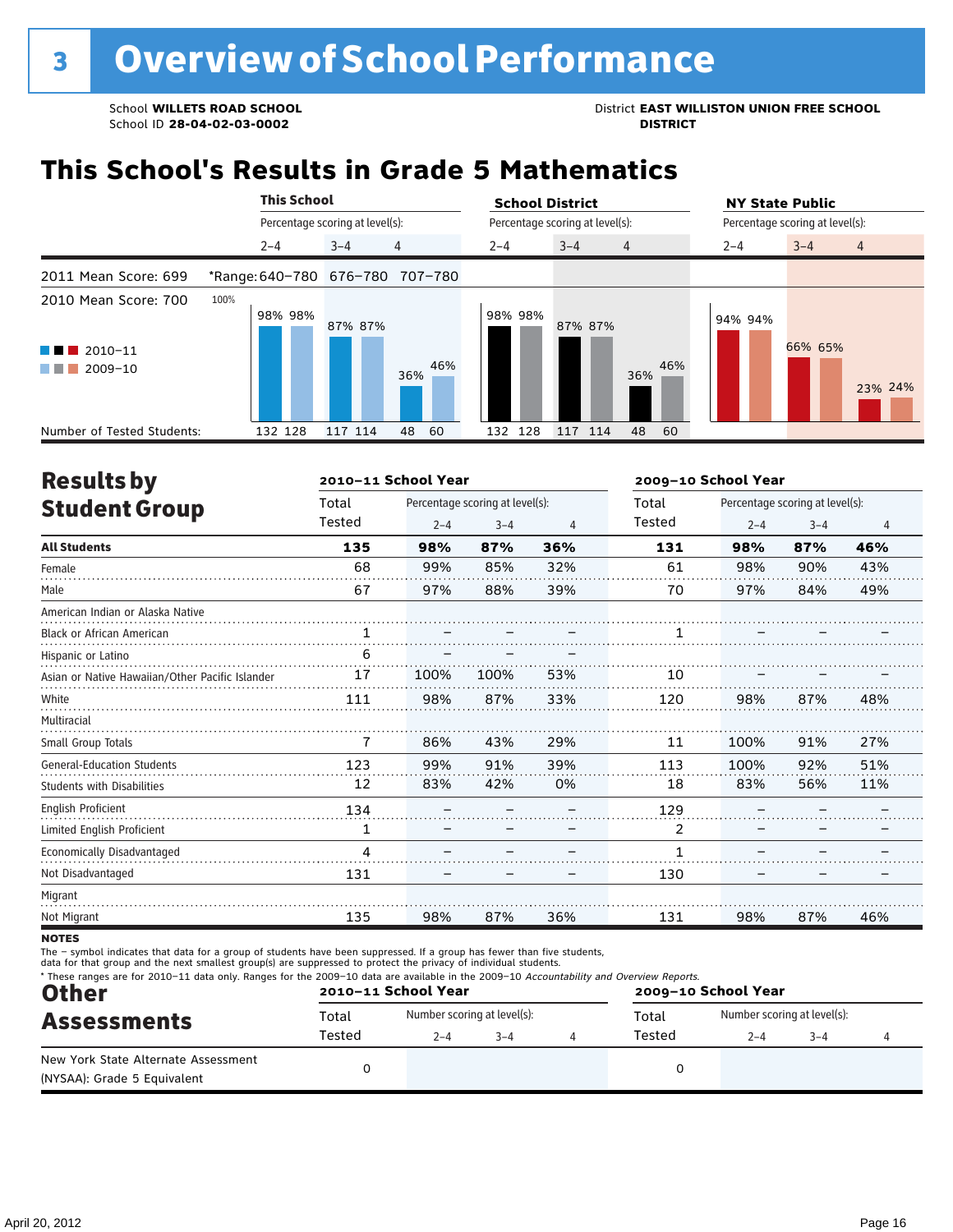# **This School's Results in Grade 6 English Language Arts**

|                                                | <b>This School</b>              |                                 |                | <b>School District</b> |                                 | <b>NY State Public</b> |                                 |  |  |
|------------------------------------------------|---------------------------------|---------------------------------|----------------|------------------------|---------------------------------|------------------------|---------------------------------|--|--|
|                                                |                                 | Percentage scoring at level(s): |                |                        | Percentage scoring at level(s): |                        | Percentage scoring at level(s): |  |  |
|                                                | $2 - 4$                         | $3 - 4$                         | $\overline{4}$ | $2 - 4$                | $3 - 4$<br>$\overline{4}$       | $2 - 4$                | $3 - 4$<br>$\overline{4}$       |  |  |
| 2011 Mean Score: 674                           | *Range: 644-785 662-785 694-785 |                                 |                |                        |                                 |                        |                                 |  |  |
| 2010 Mean Score: 689<br>$\blacksquare$ 2010-11 | 100%<br>95% 99%                 | 84% 87%                         |                | 95% 99%                | 84% 86%                         | 88% 89%                |                                 |  |  |
| $\blacksquare$ 2009-10                         |                                 |                                 | 24%<br>10%     |                        | 24%<br>10%                      |                        | 56% 54%<br>7%<br>4%             |  |  |
| Number of Tested Students:                     | 122 144                         | 107 126                         | 13<br>35       | 122 145                | 107 126<br>13<br>35             |                        |                                 |  |  |

| <b>Results by</b>                               |              | 2010-11 School Year |                                 |                | 2009-10 School Year |         |                                 |                |  |
|-------------------------------------------------|--------------|---------------------|---------------------------------|----------------|---------------------|---------|---------------------------------|----------------|--|
| <b>Student Group</b>                            | Total        |                     | Percentage scoring at level(s): |                | Total               |         | Percentage scoring at level(s): |                |  |
|                                                 | Tested       | $2 - 4$             | $3 - 4$                         | $\overline{4}$ | Tested              | $2 - 4$ | $3 - 4$                         | $\overline{4}$ |  |
| <b>All Students</b>                             | 128          | 95%                 | 84%                             | 10%            | 145                 | 99%     | 87%                             | 24%            |  |
| Female                                          | 61           | 98%                 | 85%                             | 11%            | 66                  | 98%     | 89%                             | 27%            |  |
| Male                                            | 67           | 93%                 | 82%                             | 9%             | 79                  | 100%    | 85%                             | 22%            |  |
| American Indian or Alaska Native                |              |                     |                                 |                |                     |         |                                 |                |  |
| <b>Black or African American</b>                | 1            |                     |                                 |                |                     |         |                                 |                |  |
| Hispanic or Latino                              | $\mathbf{1}$ |                     |                                 |                | 3                   |         |                                 |                |  |
| Asian or Native Hawaiian/Other Pacific Islander | 11           |                     |                                 |                | 17                  |         |                                 |                |  |
| White                                           | 115          | 96%                 | 83%                             | 10%            | 125                 | 99%     | 86%                             | 19%            |  |
| Multiracial                                     |              |                     |                                 |                |                     |         |                                 |                |  |
| Small Group Totals                              | 13           | 92%                 | 92%                             | 8%             | 20                  | 100%    | 95%                             | 55%            |  |
| <b>General-Education Students</b>               | 109          | 99%                 | 93%                             | 12%            | 125                 | 100%    | 92%                             | 28%            |  |
| <b>Students with Disabilities</b>               | 19           | 74%                 | 32%                             | 0%             | 20                  | 95%     | 55%                             | 0%             |  |
| English Proficient                              | 126          |                     |                                 |                | 144                 |         |                                 |                |  |
| Limited English Proficient                      | 2            |                     |                                 |                | 1                   |         |                                 |                |  |
| Economically Disadvantaged                      | 3            |                     |                                 |                |                     |         |                                 |                |  |
| Not Disadvantaged                               | 125          |                     |                                 |                | 145                 | 99%     | 87%                             | 24%            |  |
| Migrant                                         |              |                     |                                 |                |                     |         |                                 |                |  |
| Not Migrant                                     | 128          | 95%                 | 84%                             | 10%            | 145                 | 99%     | 87%                             | 24%            |  |

**NOTES** 

The – symbol indicates that data for a group of students have been suppressed. If a group has fewer than five students,<br>data for that group and the next smallest group(s) are suppressed to protect the privacy of individual

| * These ranges are for 2010-11 data only. Ranges for the 2009-10 data are available in the 2009-10 Accountability and Overview Reports.<br><b>Other</b> |        | 2010-11 School Year         |              |     | 2009-10 School Year |                             |         |     |  |
|---------------------------------------------------------------------------------------------------------------------------------------------------------|--------|-----------------------------|--------------|-----|---------------------|-----------------------------|---------|-----|--|
| <b>Assessments</b>                                                                                                                                      | Total  | Number scoring at level(s): |              |     | Total               | Number scoring at level(s): |         |     |  |
|                                                                                                                                                         | Tested | $2 - 4$                     | $3 - 4$<br>4 |     | Tested              | $2 - 4$                     | $3 - 4$ | 4   |  |
| New York State Alternate Assessment<br>(NYSAA): Grade 6 Equivalent                                                                                      | 0      |                             |              |     |                     |                             |         |     |  |
| New York State English as a Second Language<br>Achievement Test (NYSESLAT) <sup>+</sup> : Grade 6                                                       | 0      | N/A                         | N/A          | N/A | 0                   | N/A                         | N/A     | N/A |  |
|                                                                                                                                                         | Total  |                             |              |     | Total               |                             |         |     |  |
| Recently Arrived LEP Students NOT Tested on<br>the ELA NYSTP: Grade 6                                                                                   | 0      | N/A                         | N/A          | N/A | 0                   | N/A                         | N/A     | N/A |  |

April 20, 2012 Page 17 † These counts represent recently arrived LEP students who used the NYSESLAT to fulfill the English language arts participation requirement.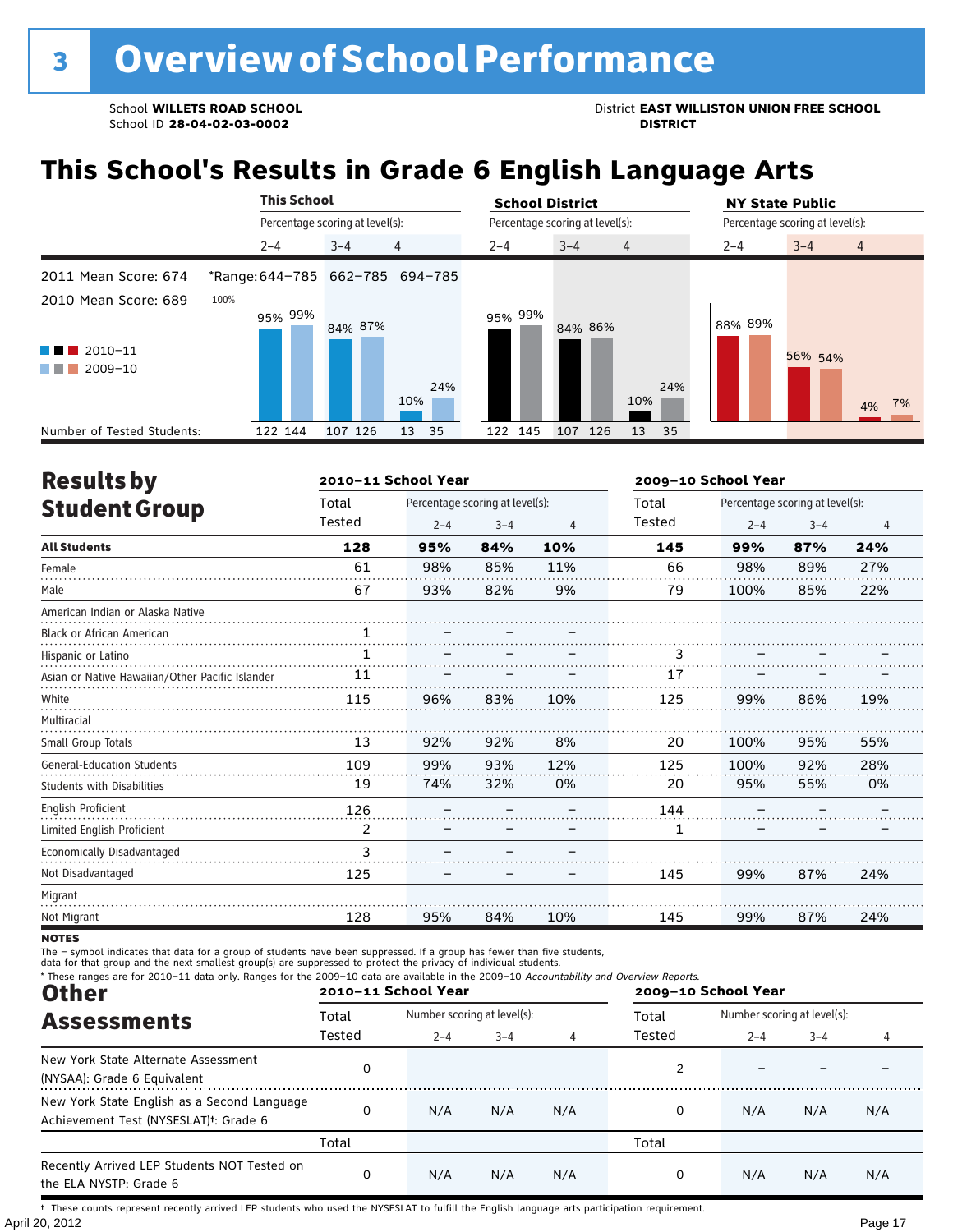School **WILLETS ROAD SCHOOL**<br>School ID 28-04-02-03-0002<br>**DISTRICT** DISTRICT

### **This School's Results in Grade 6 Mathematics**

|                                                                            | <b>This School</b>              |                                 |                | <b>School District</b> |                                 | <b>NY State Public</b>               |
|----------------------------------------------------------------------------|---------------------------------|---------------------------------|----------------|------------------------|---------------------------------|--------------------------------------|
|                                                                            |                                 | Percentage scoring at level(s): |                |                        | Percentage scoring at level(s): | Percentage scoring at level(s):      |
|                                                                            | $2 - 4$                         | $3 - 4$                         | $\overline{4}$ | $2 - 4$                | $3 - 4$<br>$\overline{4}$       | $3 - 4$<br>$2 - 4$<br>$\overline{4}$ |
| 2011 Mean Score: 697                                                       | *Range: 640-780 674-780 700-780 |                                 |                |                        |                                 |                                      |
| 2010 Mean Score: 696<br>$2010 - 11$<br><b>Contract Contract</b><br>2009-10 | 100%<br>97% 98%                 | 91% 88%                         | 49% 48%        | 97% 98%                | 91% 88%<br>49% 48%              | 92% 92%<br>63% 61%<br>26% 27%        |
| Number of Tested Students:                                                 | 124 142                         | 116 128                         | 63<br>70       | 124 143                | 116 128<br>63<br>70             |                                      |

| <b>Results by</b>                               |        | 2010-11 School Year |                                 |     | 2009-10 School Year |         |                                 |     |  |
|-------------------------------------------------|--------|---------------------|---------------------------------|-----|---------------------|---------|---------------------------------|-----|--|
| <b>Student Group</b>                            | Total  |                     | Percentage scoring at level(s): |     | Total               |         | Percentage scoring at level(s): |     |  |
|                                                 | Tested | $2 - 4$             | $3 - 4$                         | 4   | Tested              | $2 - 4$ | $3 - 4$                         | 4   |  |
| <b>All Students</b>                             | 128    | 97%                 | 91%                             | 49% | 145                 | 98%     | 88%                             | 48% |  |
| Female                                          | 61     | 98%                 | 93%                             | 41% | 66                  | 97%     | 82%                             | 53% |  |
| Male                                            | 67     | 96%                 | 88%                             | 57% | 79                  | 99%     | 94%                             | 44% |  |
| American Indian or Alaska Native                |        |                     |                                 |     |                     |         |                                 |     |  |
| <b>Black or African American</b>                | 1      |                     |                                 |     |                     |         |                                 |     |  |
| Hispanic or Latino                              | 1      |                     |                                 |     | 3                   |         |                                 |     |  |
| Asian or Native Hawaiian/Other Pacific Islander | 11     |                     |                                 |     | 17                  |         |                                 |     |  |
| White                                           | 115    | 97%                 | 90%                             | 50% | 125                 | 98%     | 86%                             | 45% |  |
| Multiracial                                     |        |                     |                                 |     |                     |         |                                 |     |  |
| Small Group Totals                              | 13     | 92%                 | 92%                             | 38% | 20                  | 100%    | 100%                            | 70% |  |
| <b>General-Education Students</b>               | 109    | 100%                | 95%                             | 55% | 125                 | 100%    | 96%                             | 55% |  |
| <b>Students with Disabilities</b>               | 19     | 79%                 | 63%                             | 16% | 20                  | 85%     | 40%                             | 5%  |  |
| <b>English Proficient</b>                       | 126    |                     |                                 |     | 144                 |         |                                 |     |  |
| Limited English Proficient                      | 2      |                     |                                 |     | 1                   |         |                                 |     |  |
| Economically Disadvantaged                      | 3      |                     |                                 |     |                     |         |                                 |     |  |
| Not Disadvantaged                               | 125    |                     |                                 |     | 145                 | 98%     | 88%                             | 48% |  |
| Migrant                                         |        |                     |                                 |     |                     |         |                                 |     |  |
| Not Migrant                                     | 128    | 97%                 | 91%                             | 49% | 145                 | 98%     | 88%                             | 48% |  |

**NOTES** 

The – symbol indicates that data for a group of students have been suppressed. If a group has fewer than five students,<br>data for that group and the next smallest group(s) are suppressed to protect the privacy of individual

| <b>Other</b>                                                       |                                        | 2010-11 School Year         |  | 2009-10 School Year |       |                             |         |  |
|--------------------------------------------------------------------|----------------------------------------|-----------------------------|--|---------------------|-------|-----------------------------|---------|--|
| <b>Assessments</b>                                                 | Total                                  | Number scoring at level(s): |  |                     | Total | Number scoring at level(s): |         |  |
|                                                                    | Tested<br>Tested<br>$2 - 4$<br>$3 - 4$ |                             |  |                     |       | $2 - 4$                     | $3 - 4$ |  |
| New York State Alternate Assessment<br>(NYSAA): Grade 6 Equivalent |                                        |                             |  |                     |       |                             |         |  |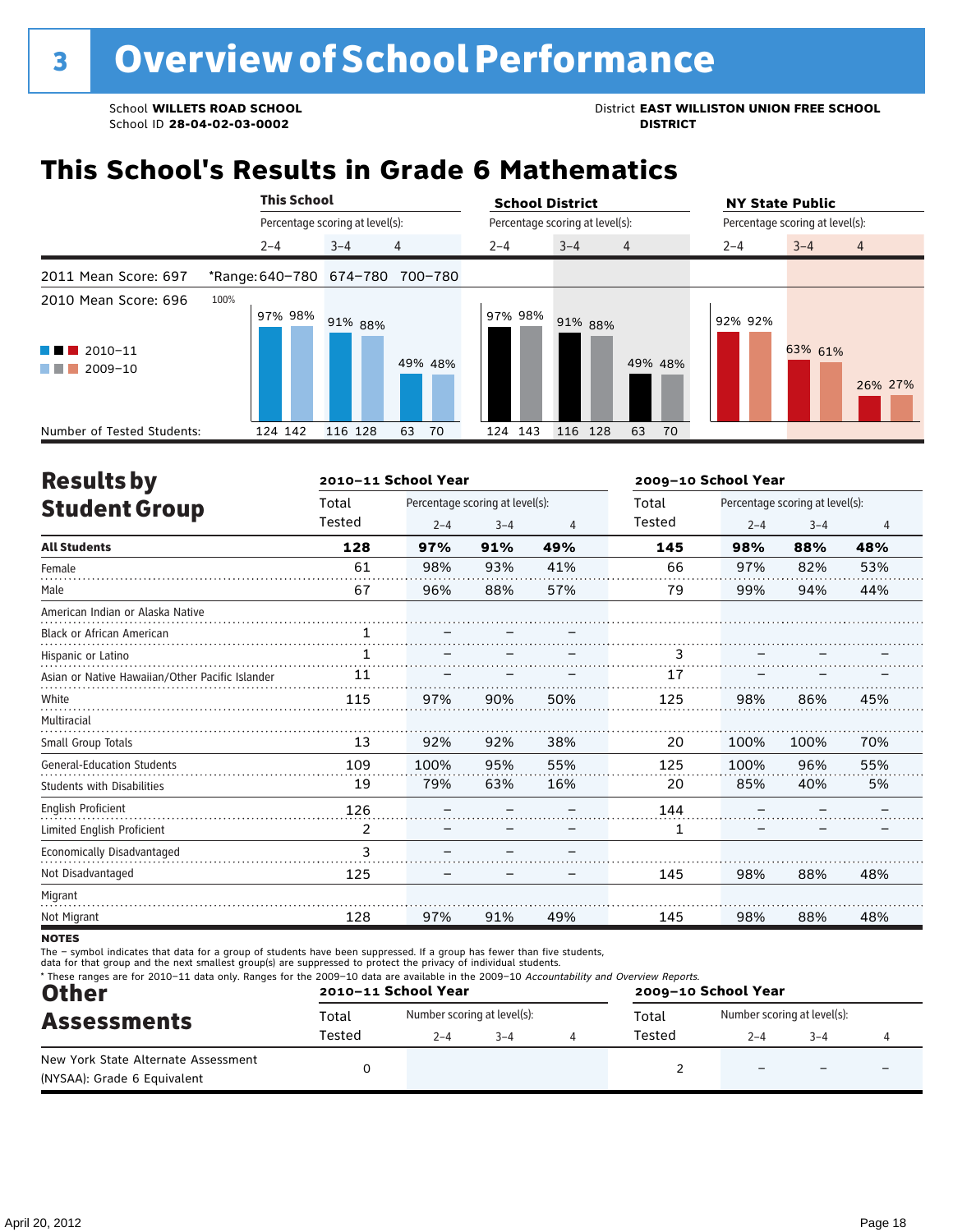School **WILLETS ROAD SCHOOL**<br>School ID 28-04-02-03-0002<br>**DISTRICT** DISTRICT

# **This School's Results in Grade 7 English Language Arts**

|                                                | <b>This School</b> |                                 | <b>School District</b>               | <b>NY State Public</b>               |
|------------------------------------------------|--------------------|---------------------------------|--------------------------------------|--------------------------------------|
|                                                |                    | Percentage scoring at level(s): | Percentage scoring at level(s):      | Percentage scoring at level(s):      |
|                                                | $2 - 4$            | 4<br>$3 - 4$                    | $3 - 4$<br>$2 - 4$<br>$\overline{4}$ | $3 - 4$<br>$\overline{4}$<br>$2 - 4$ |
| 2011 Mean Score: 681                           |                    | *Range: 642-790 665-790 698-790 |                                      |                                      |
| 2010 Mean Score: 694<br>$\blacksquare$ 2010-11 | 100%<br>100% 99%   | 85% 86%                         | 100% 99%<br>84% 86%                  | 91% 90%<br>48% 50%                   |
| 2009-10                                        |                    | 35%<br>15%                      | 15%                                  | 35%<br>11%<br>4%                     |
| Number of Tested Students:                     | 145 159            | 123 138<br>22<br>56             | 146 159<br>123 138<br>22             | 56                                   |

| <b>Results by</b>                               |                | 2010-11 School Year |                                 |     | 2009-10 School Year |         |                                 |                |  |
|-------------------------------------------------|----------------|---------------------|---------------------------------|-----|---------------------|---------|---------------------------------|----------------|--|
| <b>Student Group</b>                            | Total          |                     | Percentage scoring at level(s): |     | Total               |         | Percentage scoring at level(s): |                |  |
|                                                 | Tested         | $2 - 4$             | $3 - 4$                         | 4   | Tested              | $2 - 4$ | $3 - 4$                         | $\overline{4}$ |  |
| <b>All Students</b>                             | 145            | 100%                | 85%                             | 15% | 161                 | 99%     | 86%                             | 35%            |  |
| Female                                          | 66             | 100%                | 86%                             | 18% | 82                  | 99%     | 91%                             | 48%            |  |
| Male                                            | 79             | 100%                | 84%                             | 13% | 79                  | 99%     | 80%                             | 22%            |  |
| American Indian or Alaska Native                |                |                     |                                 |     | 1                   |         |                                 |                |  |
| <b>Black or African American</b>                | 1              |                     |                                 |     |                     |         |                                 |                |  |
| Hispanic or Latino                              | 3              |                     |                                 |     | 2                   |         |                                 |                |  |
| Asian or Native Hawaiian/Other Pacific Islander | 17             |                     |                                 |     | 22                  |         |                                 |                |  |
| White                                           | 124            | 100%                | 84%                             | 11% | 136                 | 99%     | 85%                             | 32%            |  |
| Multiracial                                     |                |                     |                                 |     |                     |         |                                 |                |  |
| Small Group Totals                              | 21             | 100%                | 90%                             | 38% | 25                  | 96%     | 88%                             | 48%            |  |
| <b>General-Education Students</b>               | 126            | 100%                | 90%                             | 17% | 145                 | 100%    | 90%                             | 39%            |  |
| <b>Students with Disabilities</b>               | 19             | 100%                | 47%                             | 0%  | 16                  | 88%     | 50%                             | 0%             |  |
| <b>English Proficient</b>                       | 144            |                     |                                 |     | 161                 | 99%     | 86%                             | 35%            |  |
| Limited English Proficient                      | 1              |                     |                                 |     |                     |         |                                 |                |  |
| Economically Disadvantaged                      | $\mathfrak{p}$ |                     |                                 |     | 1                   |         |                                 |                |  |
| Not Disadvantaged                               | 143            |                     |                                 |     | 160                 |         |                                 |                |  |
| Migrant                                         |                |                     |                                 |     |                     |         |                                 |                |  |
| Not Migrant                                     | 145            | 100%                | 85%                             | 15% | 161                 | 99%     | 86%                             | 35%            |  |

**NOTES** 

The – symbol indicates that data for a group of students have been suppressed. If a group has fewer than five students,<br>data for that group and the next smallest group(s) are suppressed to protect the privacy of individual

| * These ranges are for 2010-11 data only. Ranges for the 2009-10 data are available in the 2009-10 Accountability and Overview Reports.<br><b>Other</b> |        | 2010-11 School Year         |         |     | 2009-10 School Year |                             |         |     |
|---------------------------------------------------------------------------------------------------------------------------------------------------------|--------|-----------------------------|---------|-----|---------------------|-----------------------------|---------|-----|
| <b>Assessments</b>                                                                                                                                      | Total  | Number scoring at level(s): |         |     | Total               | Number scoring at level(s): |         |     |
|                                                                                                                                                         | Tested | $2 - 4$                     | $3 - 4$ |     | Tested              | $2 - 4$                     | $3 - 4$ |     |
| New York State Alternate Assessment<br>(NYSAA): Grade 7 Equivalent                                                                                      |        |                             |         |     |                     |                             |         |     |
| New York State English as a Second Language<br>Achievement Test (NYSESLAT) <sup>t</sup> : Grade 7                                                       | 0      | N/A                         | N/A     | N/A | 0                   | N/A                         | N/A     | N/A |
|                                                                                                                                                         | Total  |                             |         |     | Total               |                             |         |     |
| Recently Arrived LEP Students NOT Tested on<br>the ELA NYSTP: Grade 7                                                                                   | 0      | N/A                         | N/A     | N/A | 0                   | N/A                         | N/A     | N/A |

April 20, 2012 Page 19 † These counts represent recently arrived LEP students who used the NYSESLAT to fulfill the English language arts participation requirement.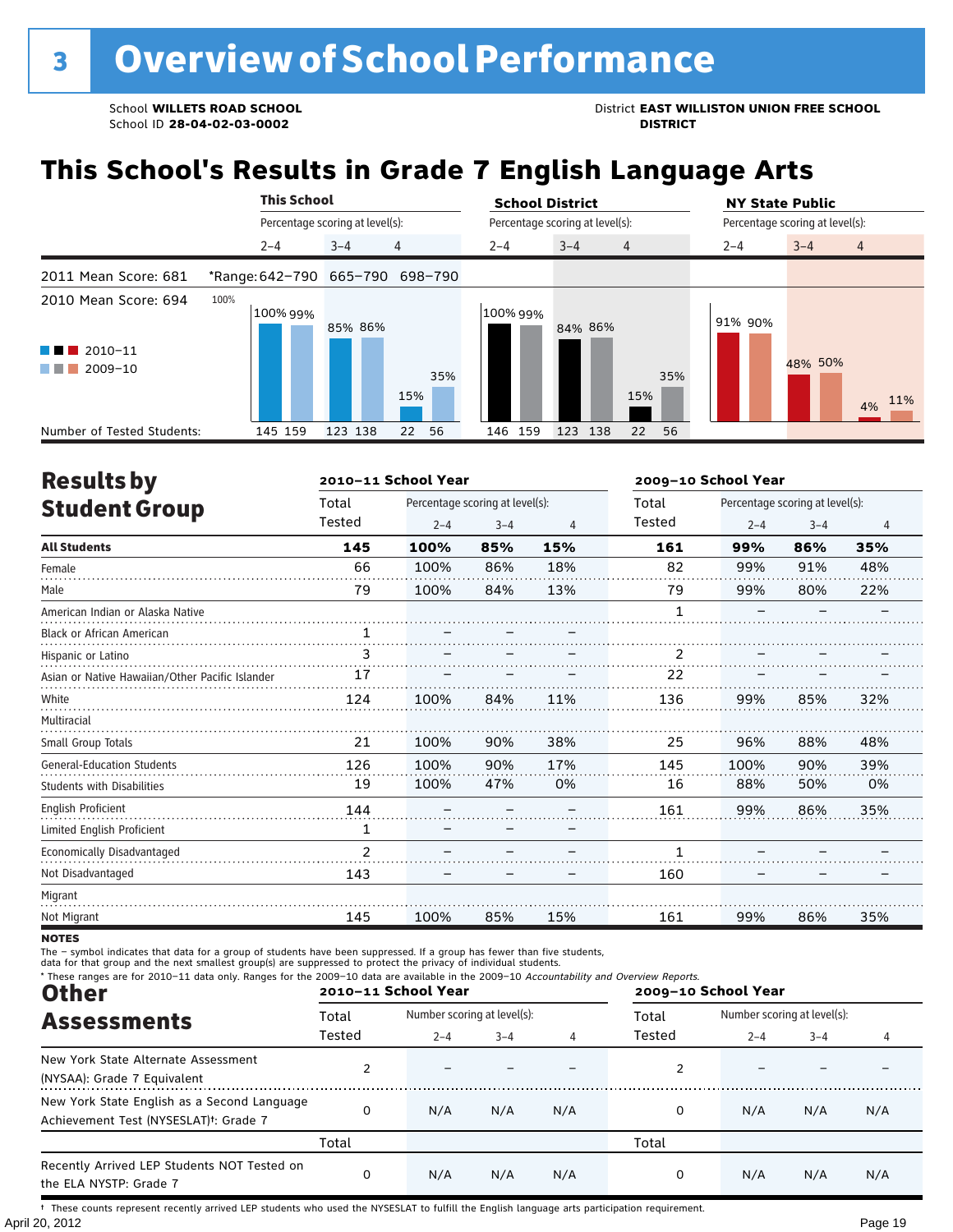School **WILLETS ROAD SCHOOL**<br>School ID 28-04-02-03-0002<br>**DISTRICT** DISTRICT

## **This School's Results in Grade 7 Mathematics**

|                                                                              | <b>This School</b>              |                                 |          | <b>School District</b> |                                 | <b>NY State Public</b>               |
|------------------------------------------------------------------------------|---------------------------------|---------------------------------|----------|------------------------|---------------------------------|--------------------------------------|
|                                                                              |                                 | Percentage scoring at level(s): |          |                        | Percentage scoring at level(s): | Percentage scoring at level(s):      |
|                                                                              | $2 - 4$                         | $3 - 4$                         | 4        | $2 - 4$                | $3 - 4$<br>$\overline{4}$       | $3 - 4$<br>$2 - 4$<br>$\overline{4}$ |
| 2011 Mean Score: 701                                                         | *Range: 639-800 670-800 694-800 |                                 |          |                        |                                 |                                      |
| 2010 Mean Score: 696<br>$\blacksquare$ 2010-11<br>a ka<br>2009-10<br>a sa na | 100%<br>100% 99%                | 92% 92%                         | 59% 60%  | 100% 99%               | 91% 92%<br>58% 60%              | 92% 92%<br>65% 62%<br>30% 29%        |
| Number of Tested Students:                                                   | 145 160                         | 133 148                         | 85<br>96 | 160<br>146             | 133<br>85<br>148                | 96                                   |

| <b>Results by</b>                               |                | 2010-11 School Year |                                 |     | 2009-10 School Year |         |                                 |                |  |
|-------------------------------------------------|----------------|---------------------|---------------------------------|-----|---------------------|---------|---------------------------------|----------------|--|
| <b>Student Group</b>                            | Total          |                     | Percentage scoring at level(s): |     | Total               |         | Percentage scoring at level(s): |                |  |
|                                                 | Tested         | $2 - 4$             | $3 - 4$                         | 4   | Tested              | $2 - 4$ | $3 - 4$                         | $\overline{4}$ |  |
| <b>All Students</b>                             | 145            | 100%                | 92%                             | 59% | 161                 | 99%     | 92%                             | 60%            |  |
| Female                                          | 66             | 100%                | 91%                             | 59% | 82                  | 100%    | 91%                             | 60%            |  |
| Male                                            | 79             | 100%                | 92%                             | 58% | 79                  | 99%     | 92%                             | 59%            |  |
| American Indian or Alaska Native                |                |                     |                                 |     |                     |         |                                 |                |  |
| <b>Black or African American</b>                | $\mathbf{1}$   |                     |                                 |     |                     |         |                                 |                |  |
| Hispanic or Latino                              | 3              |                     |                                 |     | 2                   |         |                                 |                |  |
| Asian or Native Hawaiian/Other Pacific Islander | 17             |                     |                                 |     | 22                  |         |                                 |                |  |
| White                                           | 124            | 100%                | 92%                             | 55% | 136                 | 99%     | 92%                             | 57%            |  |
| Multiracial                                     |                |                     |                                 |     |                     |         |                                 |                |  |
| Small Group Totals                              | 21             | 100%                | 90%                             | 81% | 25                  | 100%    | 92%                             | 72%            |  |
| <b>General-Education Students</b>               | 126            | 100%                | 99%                             | 65% | 145                 | 100%    | 94%                             | 64%            |  |
| <b>Students with Disabilities</b>               | 19             | 100%                | 42%                             | 16% | 16                  | 94%     | 69%                             | 19%            |  |
| <b>English Proficient</b>                       | 144            |                     |                                 |     | 161                 | 99%     | 92%                             | 60%            |  |
| Limited English Proficient                      | 1              |                     |                                 |     |                     |         |                                 |                |  |
| Economically Disadvantaged                      | $\overline{2}$ |                     |                                 |     | 1                   |         |                                 |                |  |
| Not Disadvantaged                               | 143            |                     |                                 |     | 160                 |         |                                 |                |  |
| Migrant                                         |                |                     |                                 |     |                     |         |                                 |                |  |
| Not Migrant                                     | 145            | 100%                | 92%                             | 59% | 161                 | 99%     | 92%                             | 60%            |  |

**NOTES** 

The – symbol indicates that data for a group of students have been suppressed. If a group has fewer than five students,<br>data for that group and the next smallest group(s) are suppressed to protect the privacy of individual

| * These ranges are for 2010-11 data only. Ranges for the 2009-10 data are available in the 2009-10 Accountability and Overview Reports.<br><b>Other</b> |        | 2010-11 School Year         |         | 2009-10 School Year |        |                             |         |  |
|---------------------------------------------------------------------------------------------------------------------------------------------------------|--------|-----------------------------|---------|---------------------|--------|-----------------------------|---------|--|
| <b>Assessments</b>                                                                                                                                      | Total  | Number scoring at level(s): |         |                     | Total  | Number scoring at level(s): |         |  |
|                                                                                                                                                         | Tested | $2 - 4$                     | $3 - 4$ |                     | Tested | $2 - 4$                     | $3 - 4$ |  |
| New York State Alternate Assessment<br>(NYSAA): Grade 7 Equivalent                                                                                      |        | $\overline{\phantom{0}}$    |         |                     |        |                             |         |  |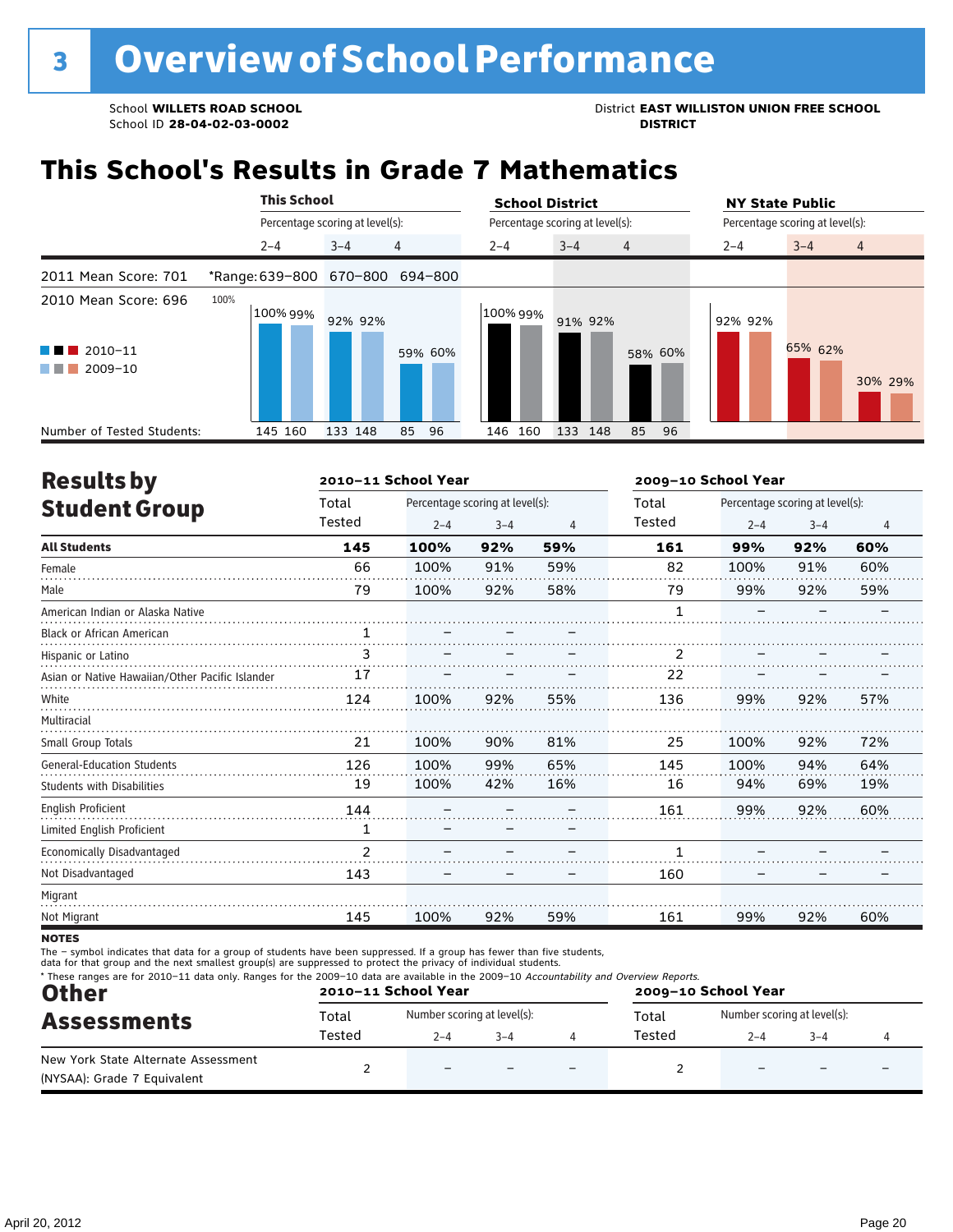School **WILLETS ROAD SCHOOL**<br>School ID 28-04-02-03-0002<br>**DISTRICT** DISTRICT

# **This School's Results in Grade 8 English Language Arts**

|                            |         | <b>This School</b><br>Percentage scoring at level(s): |   |         | <b>School District</b>          |         | <b>NY State Public</b>          |
|----------------------------|---------|-------------------------------------------------------|---|---------|---------------------------------|---------|---------------------------------|
|                            |         |                                                       |   |         | Percentage scoring at level(s): |         | Percentage scoring at level(s): |
|                            | $2 - 4$ | $3 - 4$                                               | 4 | $2 - 4$ | $3 - 4$<br>$\overline{4}$       | $2 - 4$ | $3 - 4$<br>$\overline{4}$       |
|                            | *Range: |                                                       |   |         |                                 |         |                                 |
|                            | 100%    |                                                       |   |         |                                 |         |                                 |
|                            |         |                                                       |   |         |                                 |         |                                 |
| $\blacksquare$ 2010-11     |         |                                                       |   |         |                                 |         |                                 |
| 2009-10<br>an sa sa        |         |                                                       |   |         |                                 |         |                                 |
|                            |         |                                                       |   |         |                                 |         |                                 |
|                            |         |                                                       |   |         |                                 |         |                                 |
| Number of Tested Students: |         |                                                       |   |         |                                 |         |                                 |

| <b>Results by</b>                               |        | 2010-11 School Year |                                 | 2009-10 School Year |        |         |                                 |                |
|-------------------------------------------------|--------|---------------------|---------------------------------|---------------------|--------|---------|---------------------------------|----------------|
| <b>Student Group</b>                            | Total  |                     | Percentage scoring at level(s): |                     | Total  |         | Percentage scoring at level(s): |                |
|                                                 | Tested | $2 - 4$             | $3 - 4$                         | 4                   | Tested | $2 - 4$ | $3 - 4$                         | $\overline{4}$ |
| <b>All Students</b>                             |        |                     |                                 |                     |        |         |                                 |                |
| Female                                          |        |                     |                                 |                     |        |         |                                 |                |
| Male                                            |        |                     |                                 |                     |        |         |                                 |                |
| American Indian or Alaska Native                |        |                     |                                 |                     |        |         |                                 |                |
| <b>Black or African American</b>                |        |                     |                                 |                     |        |         |                                 |                |
| Hispanic or Latino                              |        |                     |                                 |                     |        |         |                                 |                |
| Asian or Native Hawaiian/Other Pacific Islander |        |                     |                                 |                     |        |         |                                 |                |
| White                                           |        |                     |                                 |                     |        |         |                                 |                |
| Multiracial                                     |        |                     |                                 |                     |        |         |                                 |                |
| Small Group Totals                              |        |                     |                                 |                     |        |         |                                 |                |
| <b>General-Education Students</b>               |        |                     |                                 |                     |        |         |                                 |                |
| Students with Disabilities                      |        |                     |                                 |                     |        |         |                                 |                |
| English Proficient                              |        |                     |                                 |                     |        |         |                                 |                |
| Limited English Proficient                      |        |                     |                                 |                     |        |         |                                 |                |
| Economically Disadvantaged                      |        |                     |                                 |                     |        |         |                                 |                |
| Not Disadvantaged                               |        |                     |                                 |                     |        |         |                                 |                |
| Migrant                                         |        |                     |                                 |                     |        |         |                                 |                |
| Not Migrant                                     |        |                     |                                 |                     |        |         |                                 |                |

**NOTES** 

The – symbol indicates that data for a group of students have been suppressed. If a group has fewer than five students,

data for that group and the next smallest group(s) are suppressed to protect the privacy of individual students.

| * These ranges are for 2010-11 data only. Ranges for the 2009-10 data are available in the 2009-10 Accountability and Overview Reports.<br><b>Other</b> |                 | 2010-11 School Year                    |         |     | 2009-10 School Year |                                        |         |     |
|---------------------------------------------------------------------------------------------------------------------------------------------------------|-----------------|----------------------------------------|---------|-----|---------------------|----------------------------------------|---------|-----|
| <b>Assessments</b>                                                                                                                                      | Total<br>Tested | Number scoring at level(s):<br>$2 - 4$ | $3 - 4$ | 4   | Total<br>Tested     | Number scoring at level(s):<br>$2 - 4$ | $3 - 4$ | 4   |
| New York State Alternate Assessment<br>(NYSAA): Grade 8 Equivalent                                                                                      |                 |                                        |         |     | 0                   |                                        |         |     |
| New York State English as a Second Language<br>Achievement Test (NYSESLAT) <sup>†</sup> : Grade 8                                                       | $\Omega$        | N/A                                    | N/A     | N/A | 0                   | N/A                                    | N/A     | N/A |
|                                                                                                                                                         | Total           |                                        |         |     | Total               |                                        |         |     |
| Recently Arrived LEP Students NOT Tested on<br>the ELA NYSTP: Grade 8                                                                                   | 0               | N/A                                    | N/A     | N/A | 0                   | N/A                                    | N/A     | N/A |

April 20, 2012 Page 21 † These counts represent recently arrived LEP students who used the NYSESLAT to fulfill the English language arts participation requirement.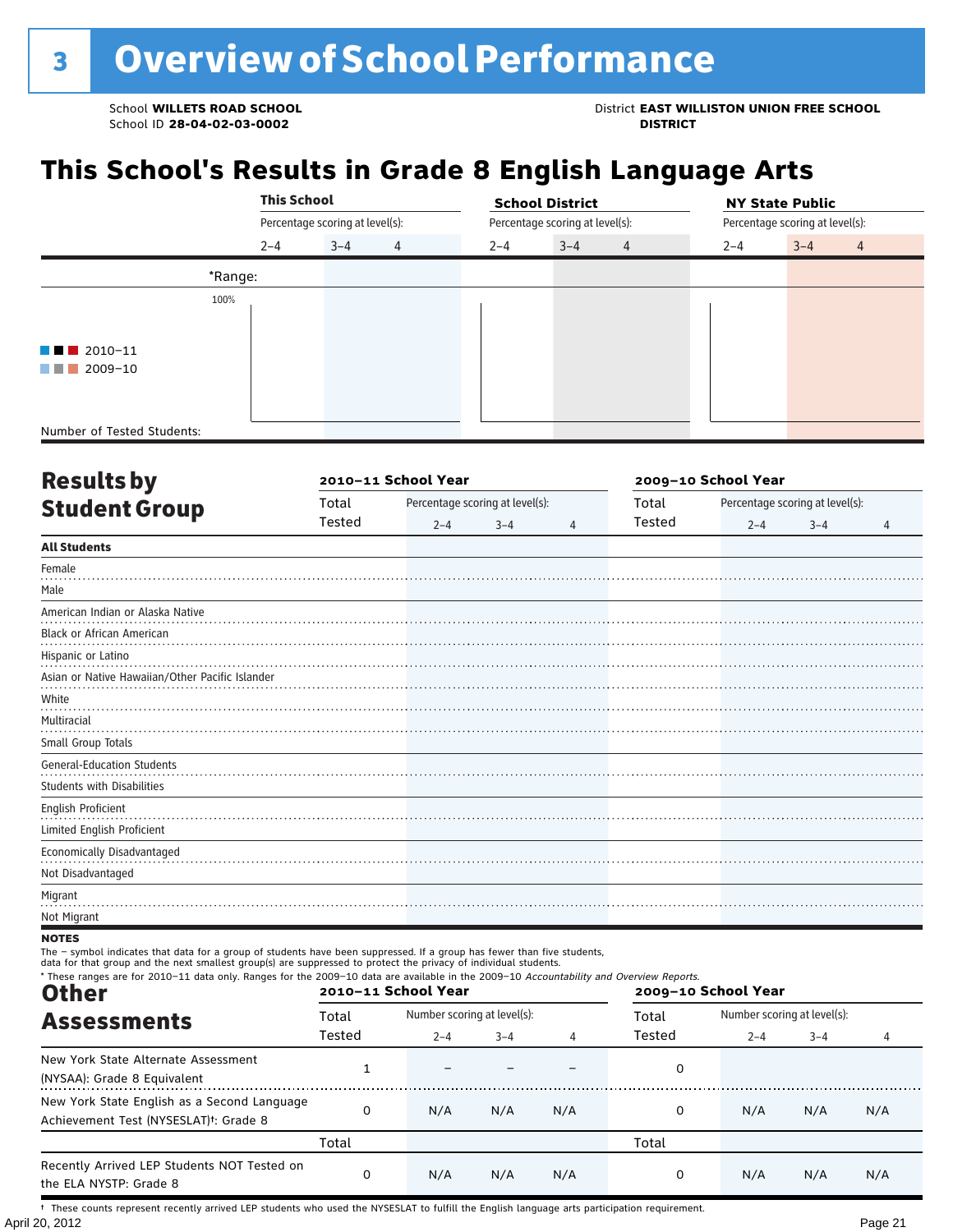School **WILLETS ROAD SCHOOL**<br>School ID 28-04-02-03-0002<br>**DISTRICT** DISTRICT

# **This School's Results in Grade 8 Mathematics**

|                            |         | <b>This School</b>              |   |                                 | <b>School District</b> |                |                                 | <b>NY State Public</b> |                |  |
|----------------------------|---------|---------------------------------|---|---------------------------------|------------------------|----------------|---------------------------------|------------------------|----------------|--|
|                            |         | Percentage scoring at level(s): |   | Percentage scoring at level(s): |                        |                | Percentage scoring at level(s): |                        |                |  |
|                            | $2 - 4$ | $3 - 4$                         | 4 | $2 - 4$                         | $3 - 4$                | $\overline{4}$ | $2 - 4$                         | $3 - 4$                | $\overline{4}$ |  |
|                            | *Range: |                                 |   |                                 |                        |                |                                 |                        |                |  |
| 100%                       |         |                                 |   |                                 |                        |                |                                 |                        |                |  |
|                            |         |                                 |   |                                 |                        |                |                                 |                        |                |  |
| $\blacksquare$ 2010-11     |         |                                 |   |                                 |                        |                |                                 |                        |                |  |
| 2009-10                    |         |                                 |   |                                 |                        |                |                                 |                        |                |  |
|                            |         |                                 |   |                                 |                        |                |                                 |                        |                |  |
|                            |         |                                 |   |                                 |                        |                |                                 |                        |                |  |
| Number of Tested Students: |         |                                 |   |                                 |                        |                |                                 |                        |                |  |

| <b>Results by</b>                               |        | 2010-11 School Year |                                 | 2009-10 School Year |        |         |                                 |                |
|-------------------------------------------------|--------|---------------------|---------------------------------|---------------------|--------|---------|---------------------------------|----------------|
| <b>Student Group</b>                            | Total  |                     | Percentage scoring at level(s): |                     | Total  |         | Percentage scoring at level(s): |                |
|                                                 | Tested | $2 - 4$             | $3 - 4$                         | $\overline{4}$      | Tested | $2 - 4$ | $3 - 4$                         | $\overline{4}$ |
| <b>All Students</b>                             |        |                     |                                 |                     |        |         |                                 |                |
| Female                                          |        |                     |                                 |                     |        |         |                                 |                |
| Male                                            |        |                     |                                 |                     |        |         |                                 |                |
| American Indian or Alaska Native                |        |                     |                                 |                     |        |         |                                 |                |
| <b>Black or African American</b>                |        |                     |                                 |                     |        |         |                                 |                |
| Hispanic or Latino                              |        |                     |                                 |                     |        |         |                                 |                |
| Asian or Native Hawaiian/Other Pacific Islander |        |                     |                                 |                     |        |         |                                 |                |
| White                                           |        |                     |                                 |                     |        |         |                                 |                |
| Multiracial                                     |        |                     |                                 |                     |        |         |                                 |                |
| Small Group Totals                              |        |                     |                                 |                     |        |         |                                 |                |
| <b>General-Education Students</b>               |        |                     |                                 |                     |        |         |                                 |                |
| <b>Students with Disabilities</b>               |        |                     |                                 |                     |        |         |                                 |                |
| English Proficient                              |        |                     |                                 |                     |        |         |                                 |                |
| Limited English Proficient                      |        |                     |                                 |                     |        |         |                                 |                |
| Economically Disadvantaged                      |        |                     |                                 |                     |        |         |                                 |                |
| Not Disadvantaged                               |        |                     |                                 |                     |        |         |                                 |                |
| Migrant                                         |        |                     |                                 |                     |        |         |                                 |                |
| Not Migrant                                     |        |                     |                                 |                     |        |         |                                 |                |
| <b>NATEC</b>                                    |        |                     |                                 |                     |        |         |                                 |                |

**NOTES** 

The – symbol indicates that data for a group of students have been suppressed. If a group has fewer than five students,

data for that group and the next smallest group(s) are suppressed to protect the privacy of individual students.

| <b>Other</b>                                                       |        | 2010-11 School Year         |         | 2009-10 School Year |        |                             |         |  |
|--------------------------------------------------------------------|--------|-----------------------------|---------|---------------------|--------|-----------------------------|---------|--|
| <b>Assessments</b>                                                 | Total  | Number scoring at level(s): |         |                     | Total  | Number scoring at level(s): |         |  |
|                                                                    | Tested | 2–4                         | $3 - 4$ |                     | Tested | $2 - 4$                     | $3 - 4$ |  |
| New York State Alternate Assessment<br>(NYSAA): Grade 8 Equivalent |        | $\overline{\phantom{0}}$    |         |                     |        |                             |         |  |